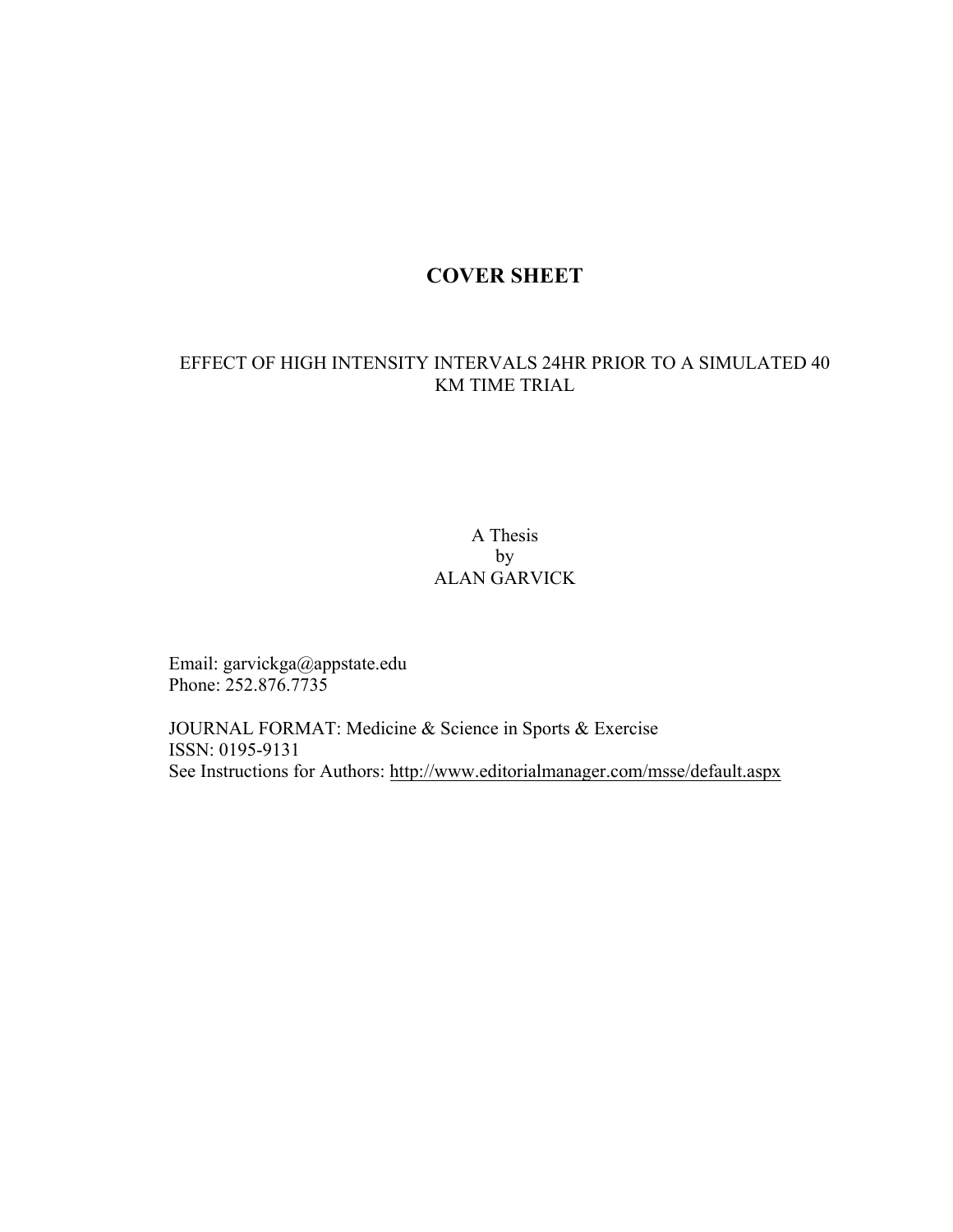# EFFECT OF HIGH INTENSITY INTERVALS 24HR PRIOR TO A SIMULATED 40 KM TIME TRIAL

A Thesis by ALAN GARVICK

Submitted to the Graduate School at Appalachian State University in partial fulfillment of the requirements for the degree of MASTER OF SCIENCE

> December 2017 Department of Health and Exercise Science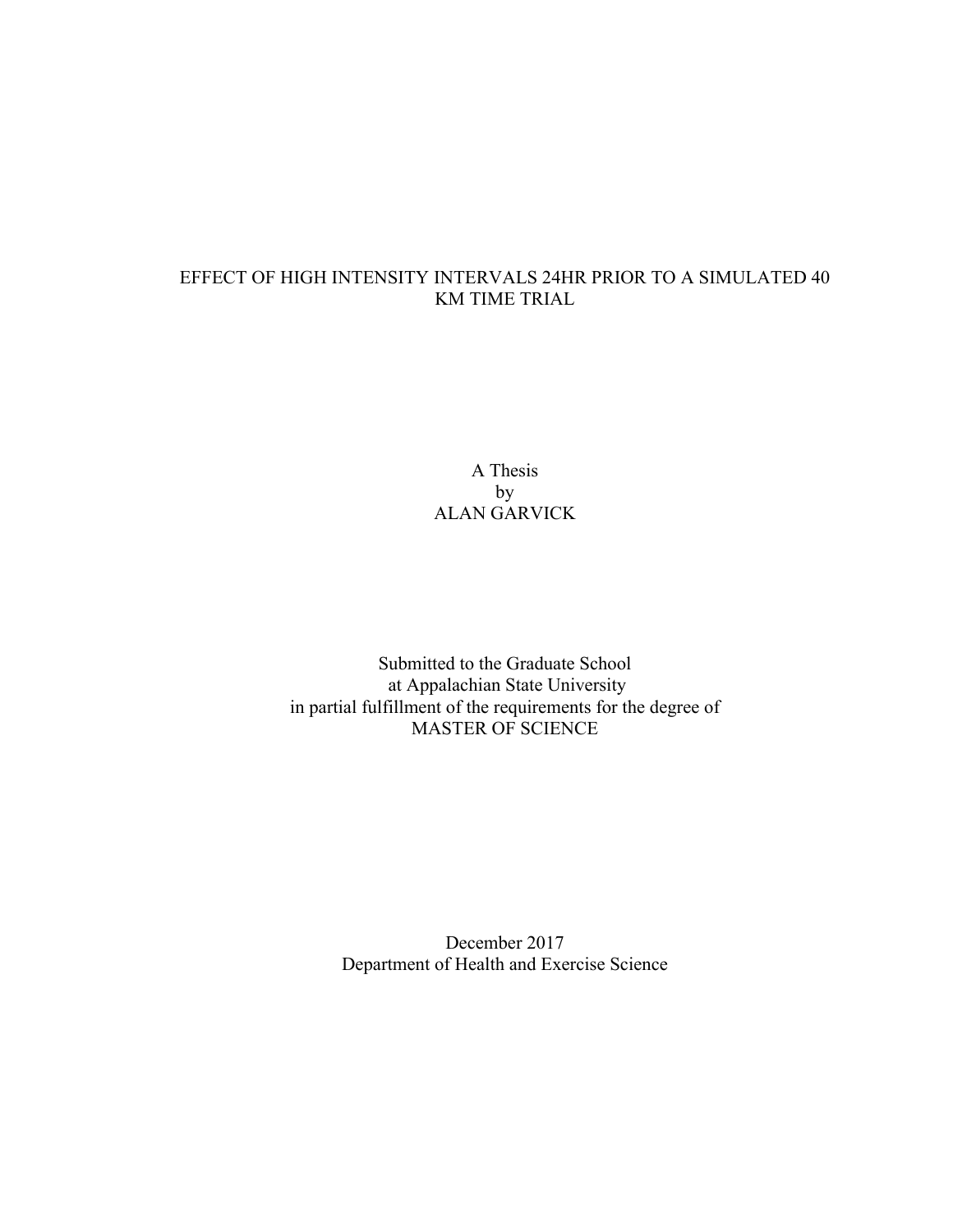# EFFECT OF HIGH INTENSITY INTERVALS 24HR PRIOR TO A SIMULATED 40 KM TIME TRIAL

A Thesis by ALAN GARVICK December 2017

APPROVED BY:

R. Andrew Shanely, Ph.D. Chairperson, Thesis Committee

Kevin A. Zwetsloot, Ph.D. Member, Thesis Committee

Edward K. Merritt, Ph.D. Member, Thesis Committee

Kelly J. Cole, Ph.D. Chairperson, Department of Health and Exercise Science

Max C. Poole, Ph.D. Dean, Cratis D. Williams School of Graduate Studies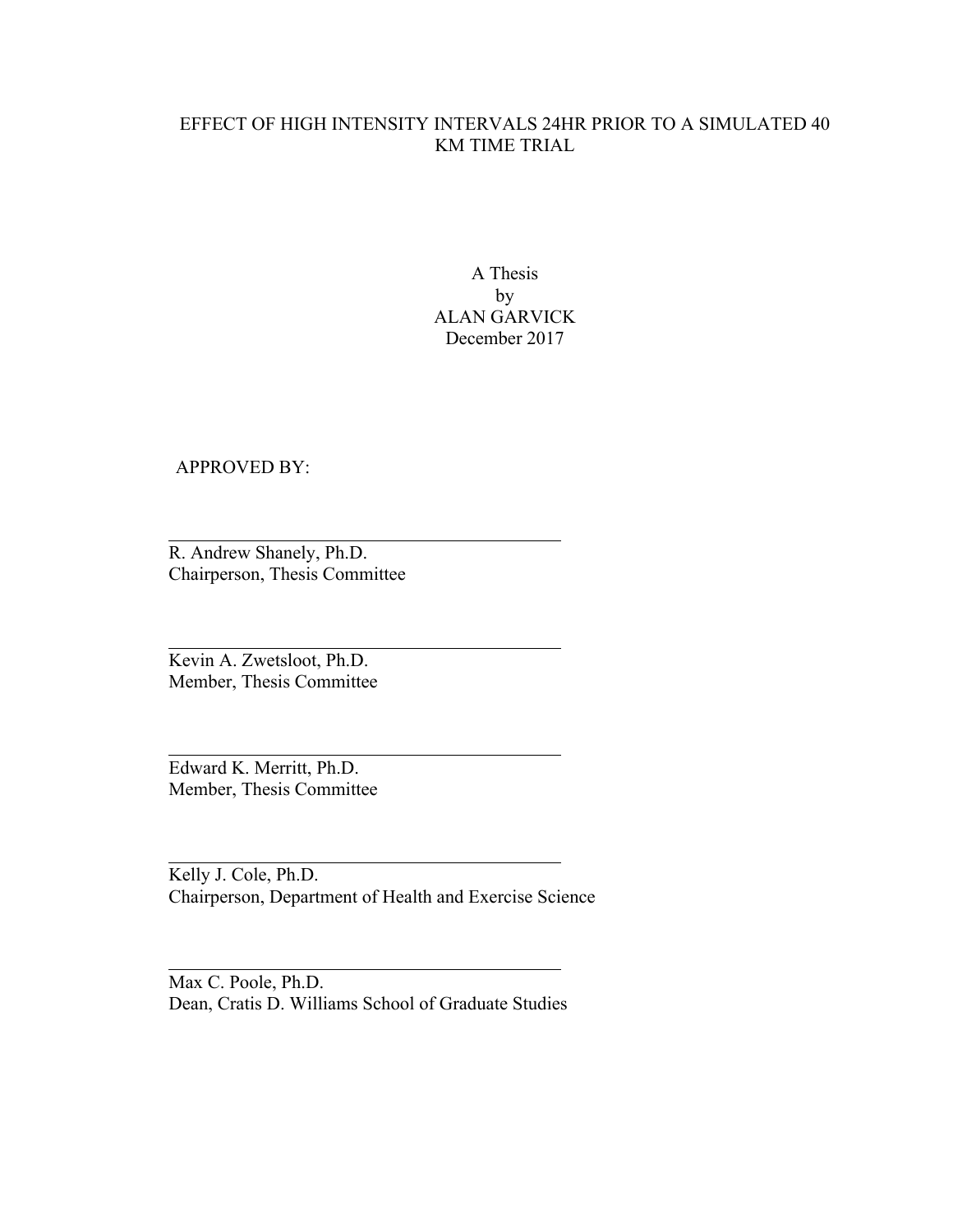Copyright by Alan Garvick 2017 All Rights Reserved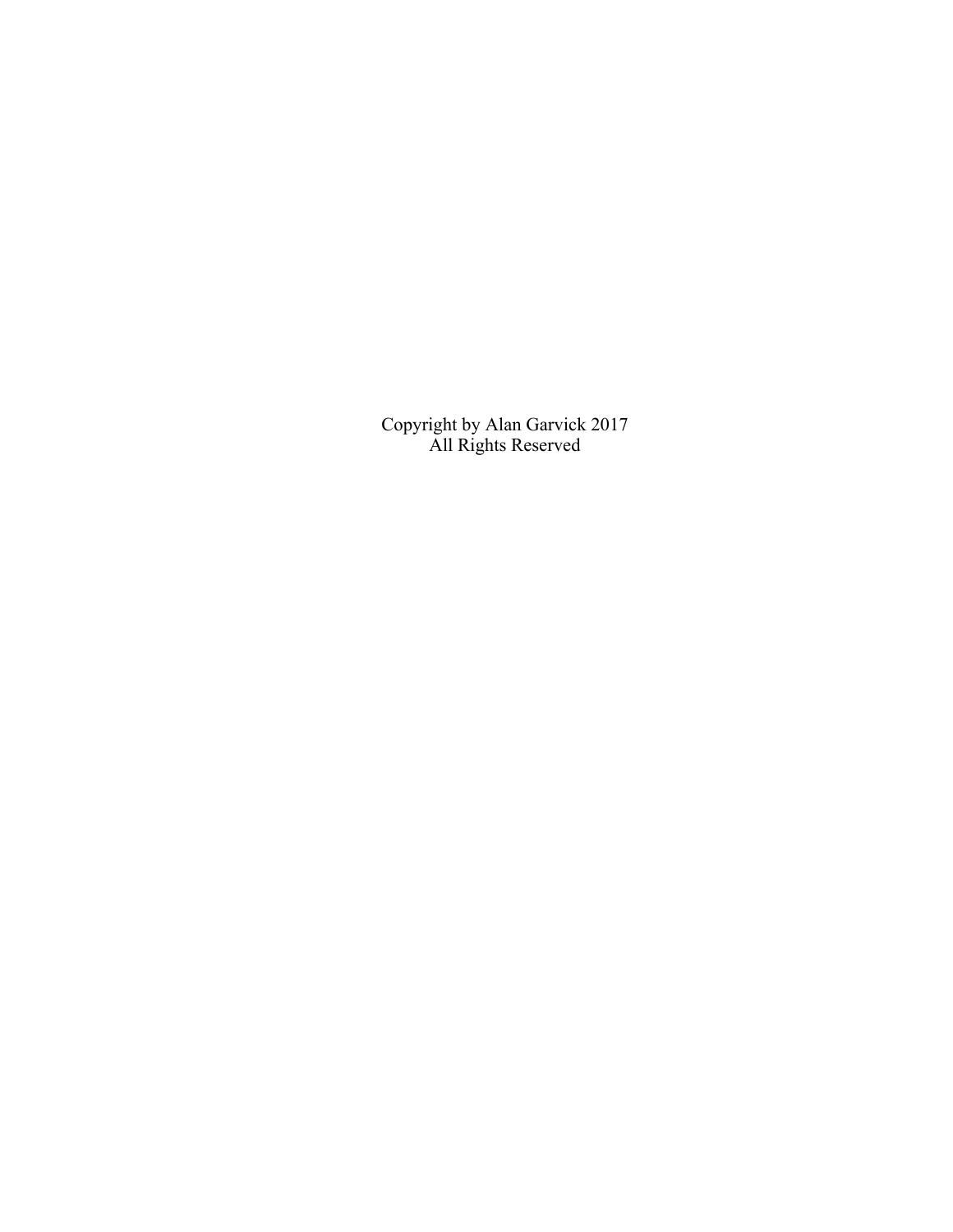#### **Abstract**

### EFFECT OF HIGH INTENSITY INTERVALS 24HR PRIOR TO A SIMULATED 40 KM TIME TRIAL

Alan Garvick B.S., Appalachian State University

Chairperson: R. Andrew Shanely, Ph.D.

Previous endurance exercise studies suggest that a high-intensity low-volume taper period improves performance over a low-intensity taper period. However, few, if any, studies have examined different exercise intensities in the two days preceding a race, a period often manipulated during training. **PURPOSE:** To compare performance in a simulated 40km cycling time trial (TT) 24hr after a high-intensity interval – low volume cycling session (HII), commonly described as an "openers," or a low-intensity effort session (LIE). **METHODS:** Eight subjects (6 males/ 2 females,  $29.6 \pm 4.5$  yrs,  $\text{VO2}_{\text{max}}$  57.4 $\pm 1.08$  ml kg  $1 \cdot min^{-1}$ ) completed two simulated 40km time trials following the familiarization 40km TT (FAM). The FAM trial was completed 5-10 d prior to the first performance trial. Performance trials, HII and LIE, were completed in a random crossover repeated measures design. Subjects rested the day before FAM, HII, and LIE trials to mimic normal pre-race structure. HII consisted of 1hr of cycling (15-min warm up at 63% of FAM power (FAMp)), three 1-min efforts at 150% FAMp separated by 5-min at 63% FAMp, three 30-sec efforts at maximum FAMp separated by 5-min at 63% FAMp, and 15.5-min cool down at 65%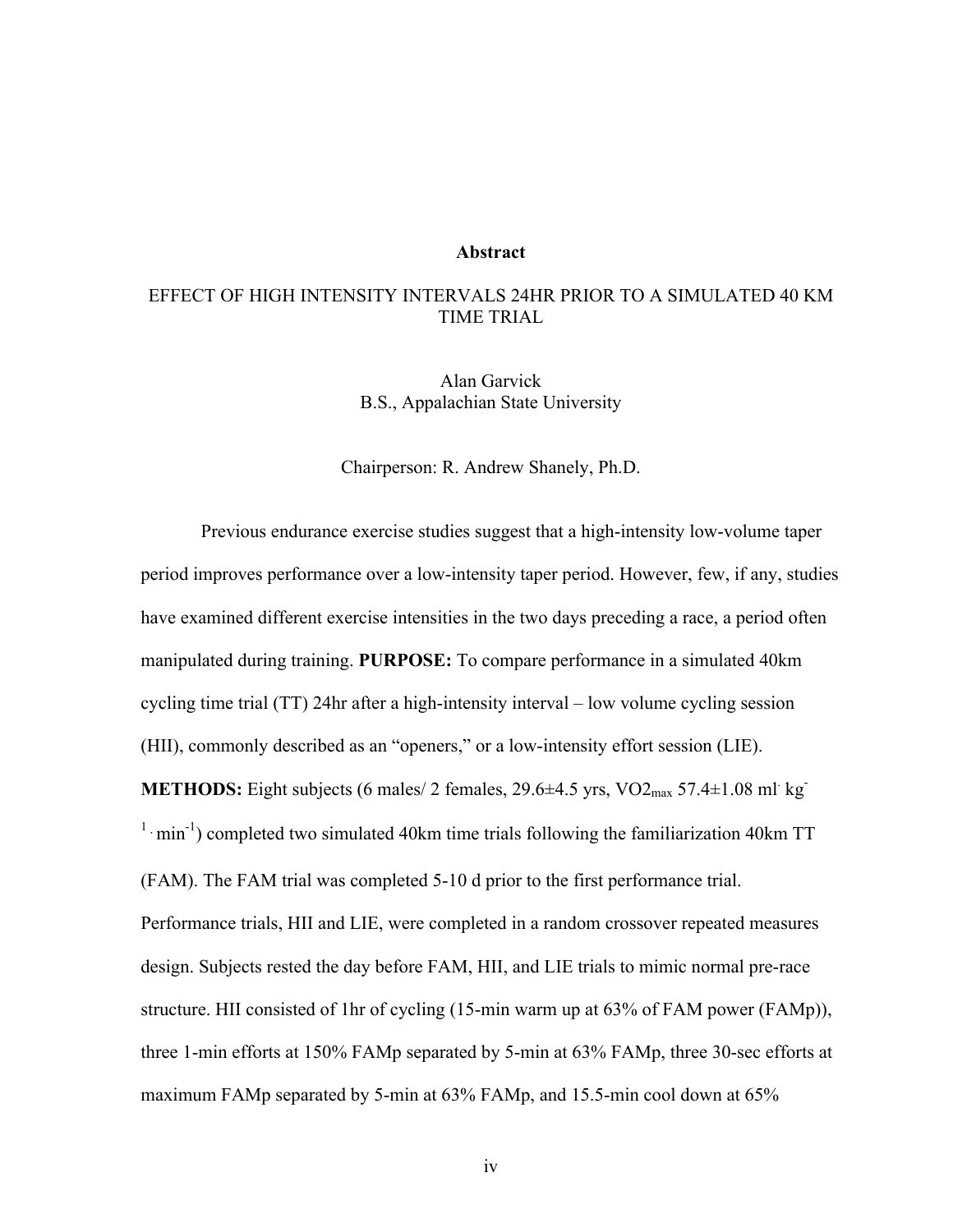FAMp). LIE consisted of 1hr cycling at 35% FAMp. Time to complete the TT, average power,  $VO<sub>2</sub>$ , respiratory exchange ratio (RER), and rating of perceived exertion (RPE) were measured. **RESULTS:** Neither time to completion nor average power differed between HII and LIE trials (63.2±3.51 min vs. 62.9±4.09 min, p=0.545; 219±36.3 watts vs. 222±38.6 watts, p=0.374). The time taken to reach each 5km interval over the 40km distance did not differ between trials ( $p=0.362$ ). The pattern of change in  $VO<sub>2</sub>$ , RER, and RPE did not differ between trials (p=0.775, p=0.281, p=0.508, respectively). **CONCLUSION:** Despite previous reports that high-intensity low-volume taper paradigms improve performance over a lowintensity taper, exercise performance, average power, VO<sub>2</sub>, RER, and RPE did not differ in trained cyclists during 40km time trials completed 24hr after HII and LIE sessions.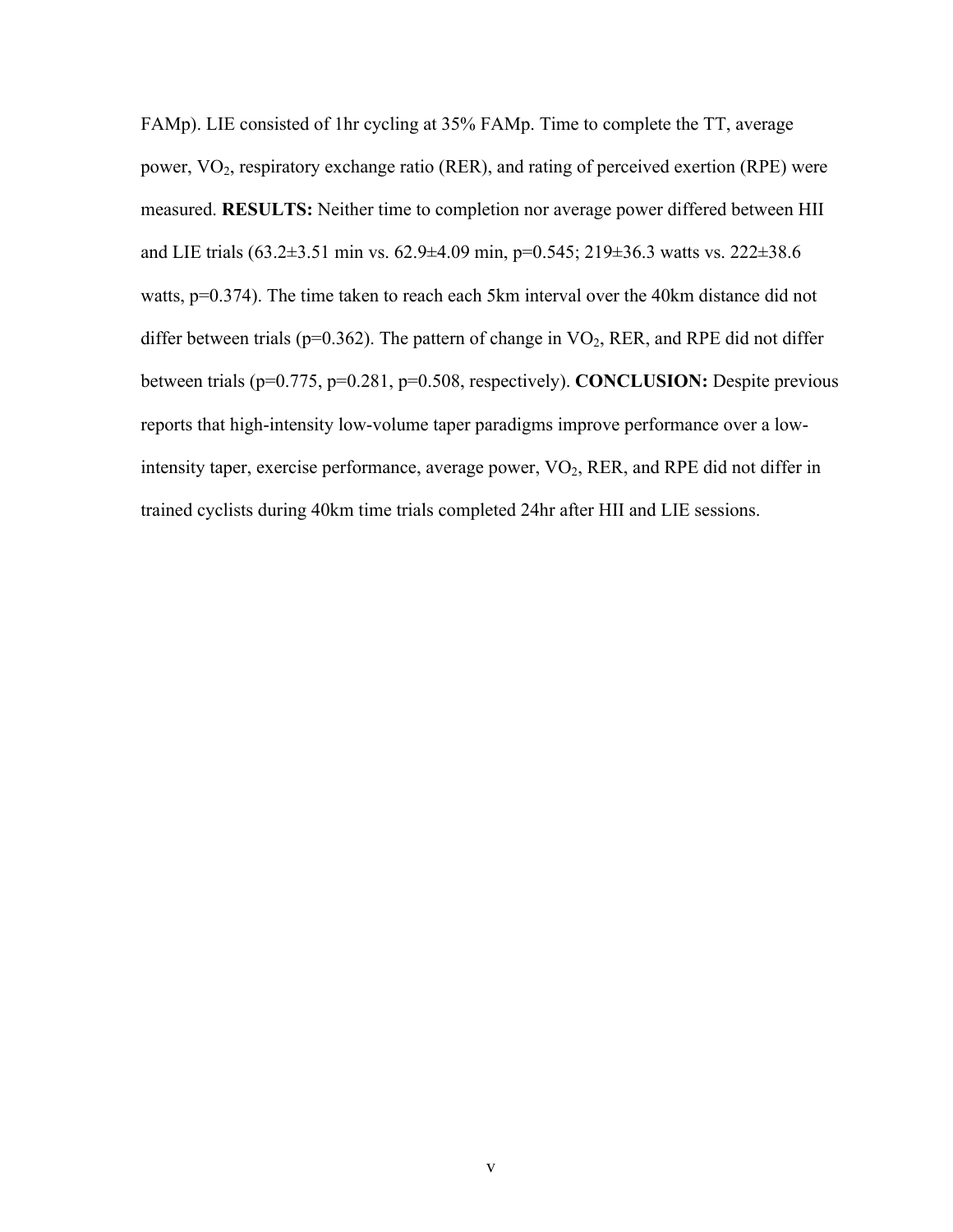#### **Acknowledgments**

First, I would like to thank my wife Sarah for her patience in my academic career. I could not have done this without her support.

To my chairperson, Dr. Shanely, thank you for pushing me to get this done and for all of your guidance and help.

To Dr. Merritt, thank you for helping me conceive the initial idea for this study and for your help in getting started. It seems like so long ago that we first started tossing around the seeds of the idea for this project.

To Dr. Z, thank you for the multitude of things you have taught me in and out of the lab. I've always enjoyed our talks about nature and the great outdoors.

Lastly thank you to my family at Hatchet Coffee for helping me maintain a positive mindset and reminding me of the awesome things yet to come.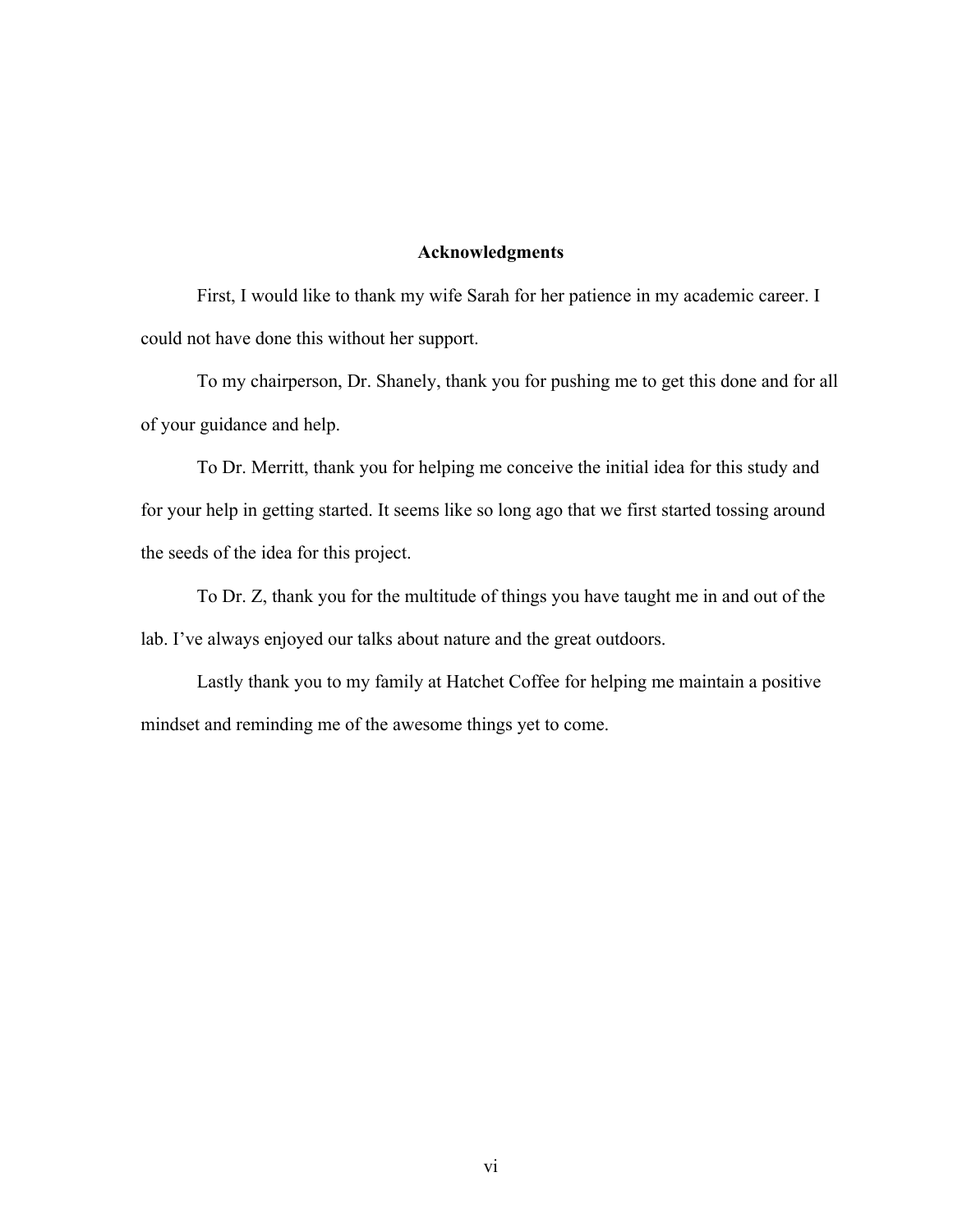# **Table of Contents**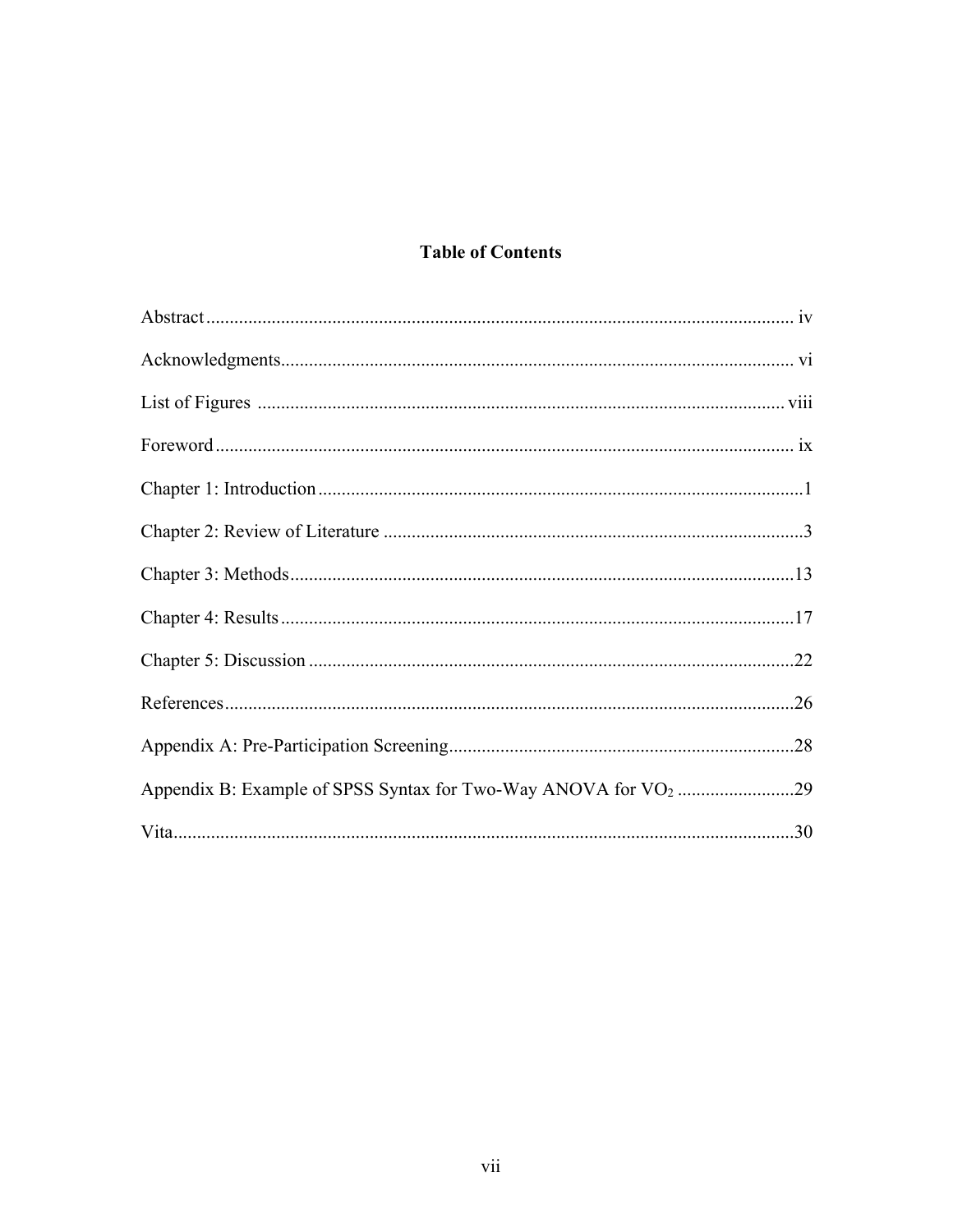# **List of Figures**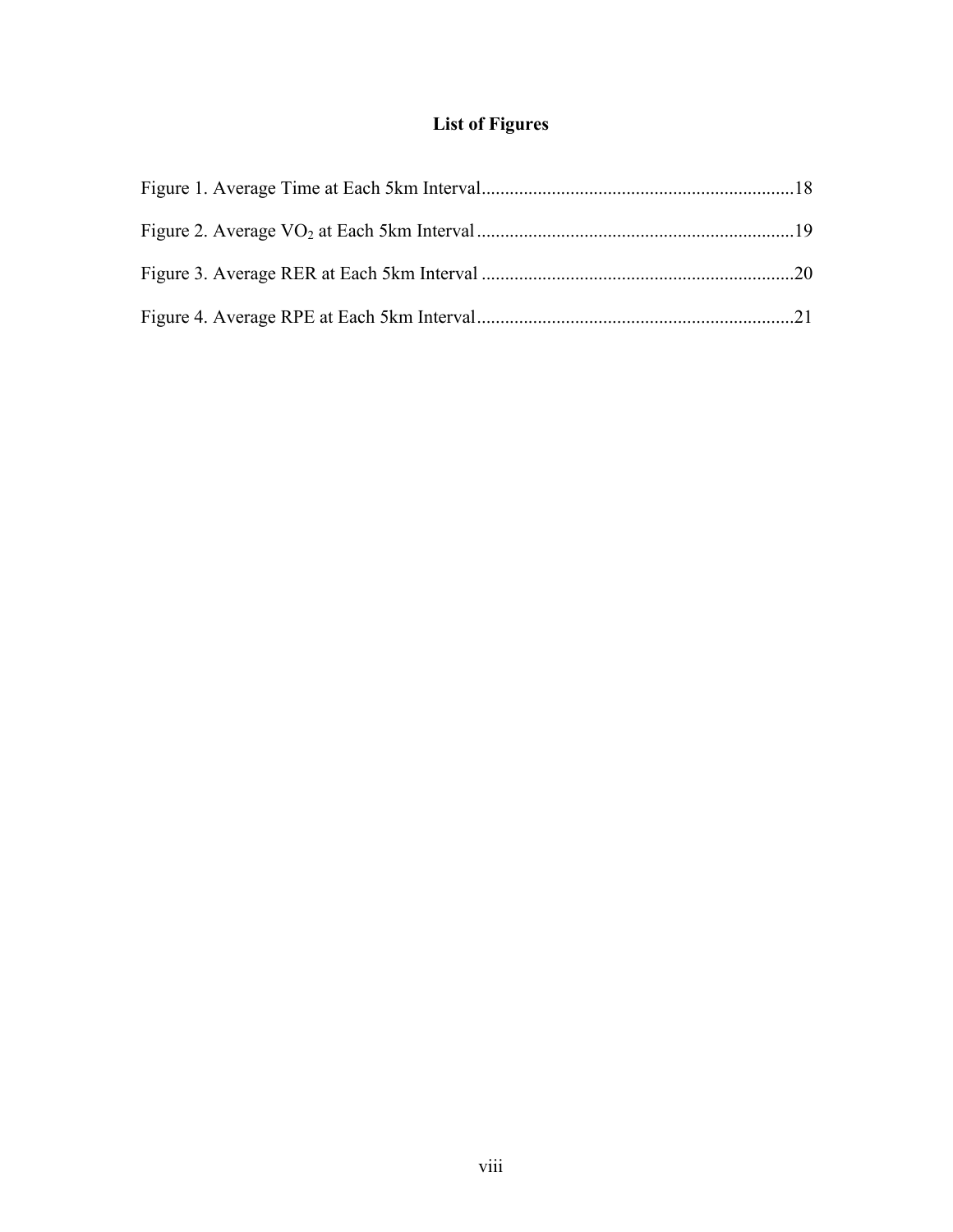# **Foreword**

The abstract for this thesis will be submitted to the American College of Sports Medicine (ACSM) for their annual meeting in May 2018. The abstract formatting thus follows the ACSM guidelines. The paper follows ACSM's Medicine and Science in Sports and Exercise formatting.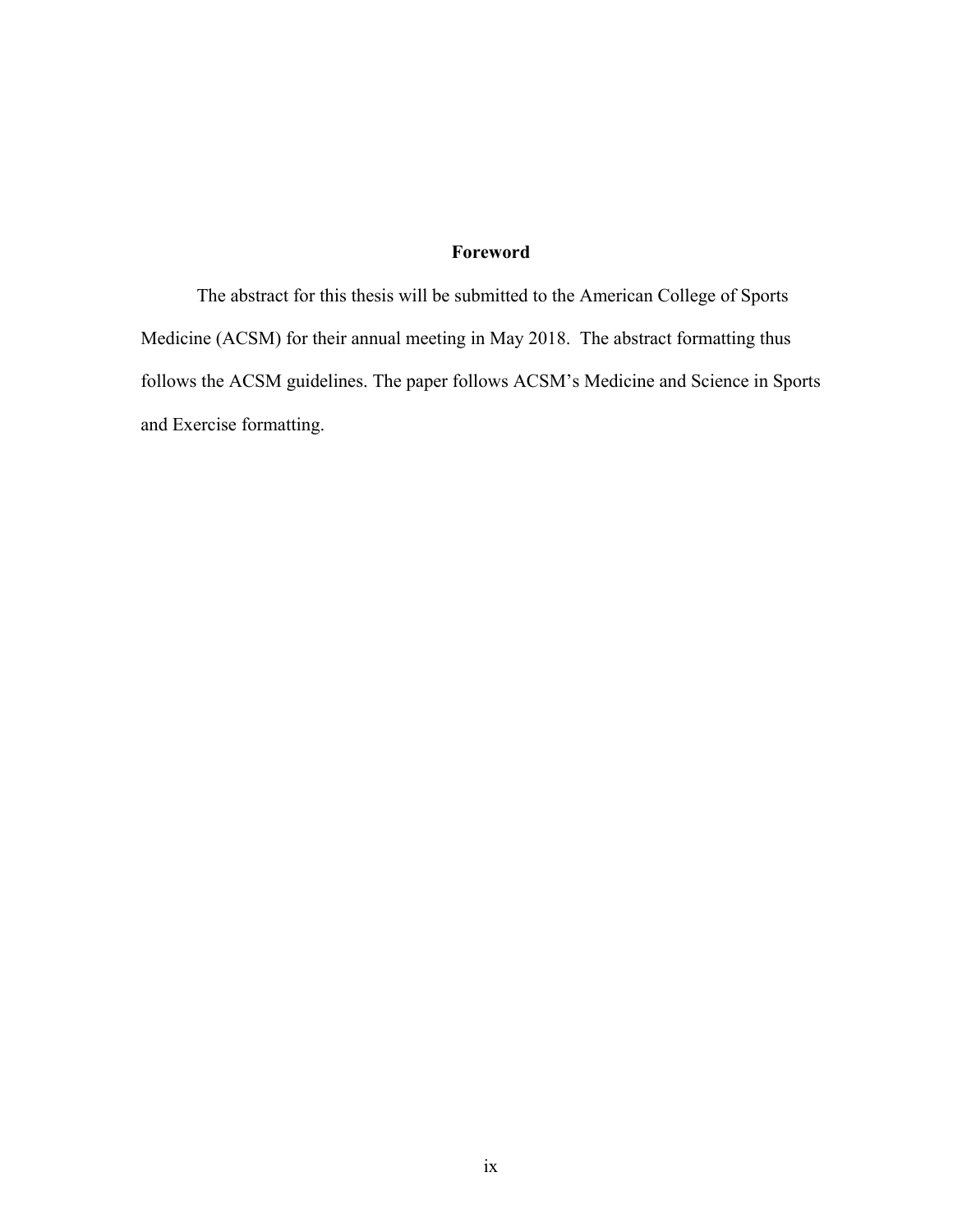#### **Chapter 1: Introduction**

A multitude of strategies are employed in endurance athletics to maximize race day performance. Strategies such as carbohydrate loading and optimal training load tapering are well researched, while other training nuances employed by athletes and coaches remain under-studied. One such method of race-day performance enhancement often used, especially amongst competitive cyclists, is the completion of an "opener" workout the day before a race. Such workouts are often completed after a day or short period of rest to "open" the legs up and prevent a feeling of "staleness". Opener workouts often consist of a one to two-hour cycling session at an easy to moderate intensity with a few intense efforts lasting between 30 seconds and five minutes. The actual ability of such a workout to enhance subsequent performance is not known. Despite this, numerous references to such a workout are seen in the cycling training literature. The popular training manual *Training and Racing With a Power Meter* describes a similar workout that the authors call a "race tune-up" (1).

While direct studies of opener workouts may not exist, other areas of research may help to explain why such workouts could benefit performance and have become a standard in bicycle racing training paradigms. Such areas include muscle glycogen kinetics surrounding exercise, optimal warm-up structure, and models of optimal tapering strategies.

While the duration of rest between an opener workout and a race, as compared to the rest between a warm-up and a race, is much longer, there is scientific evidence that a highintensity warm-up may increase subsequent endurance performance (3, 7). Also of note, Shepley et al., found that middle distance runners not only performed better but had a variety of positive physiological adaptations (increased  $O_2$  consumption, red blood cell count, and citrate synthase activity) to a taper that consisted of high intensity but low volume work as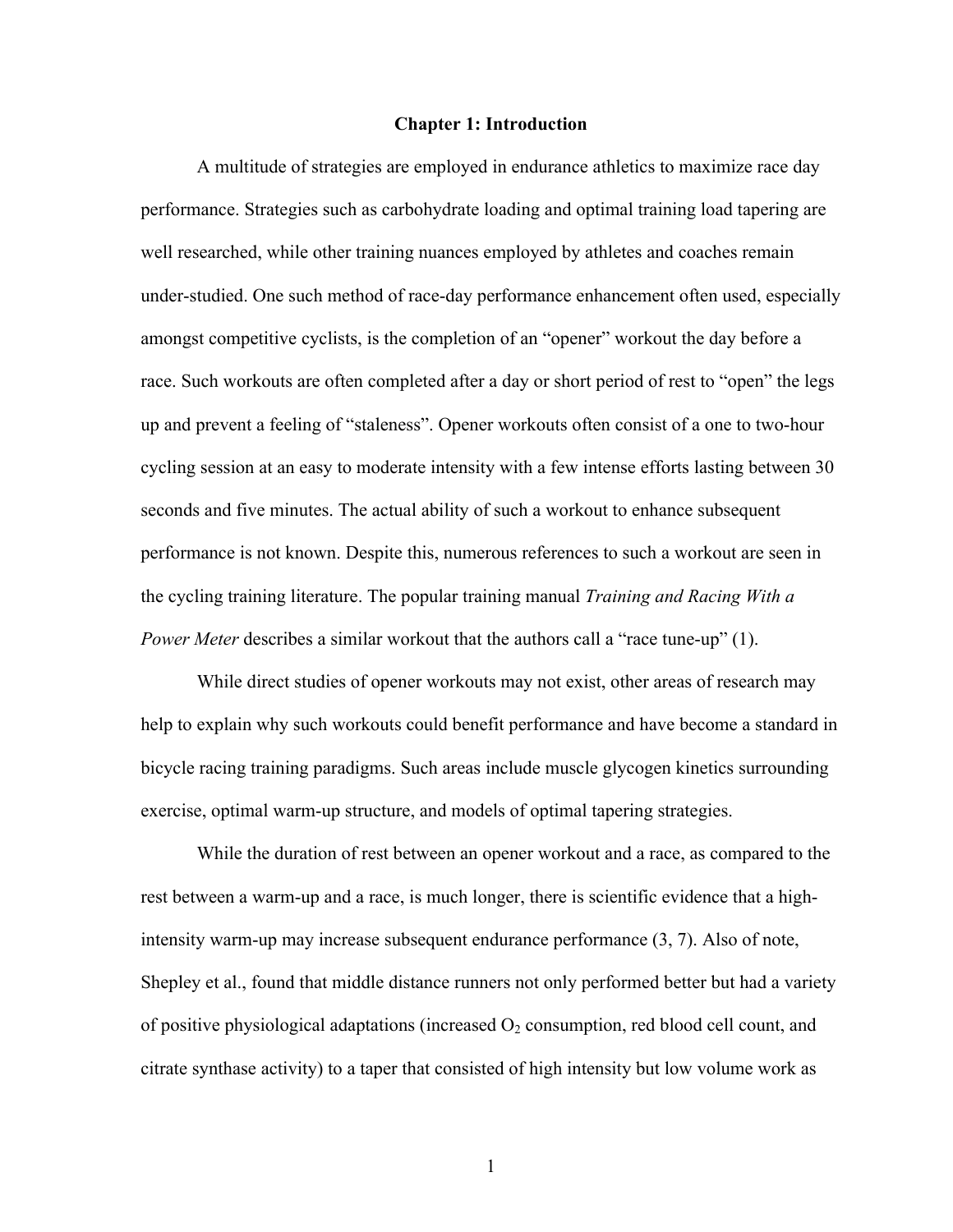compared to a low-intensity taper and a rest-only taper (20). Despite these findings, no studies have been conducted to determine the degree to which an opener workout improves subsequent cycling performance.

The current study examines the effect of an opener workout, or high-intensity interval – low volume cycling session, (HII) completed 12-24hr prior to a simulated 40km cycling time trial. I hypothesized that HII would decrease time to completion and increase average power output over the duration of the time-trial in trained cyclists as compared to a time-trial completed with a low intensity effort (LIE) the day before.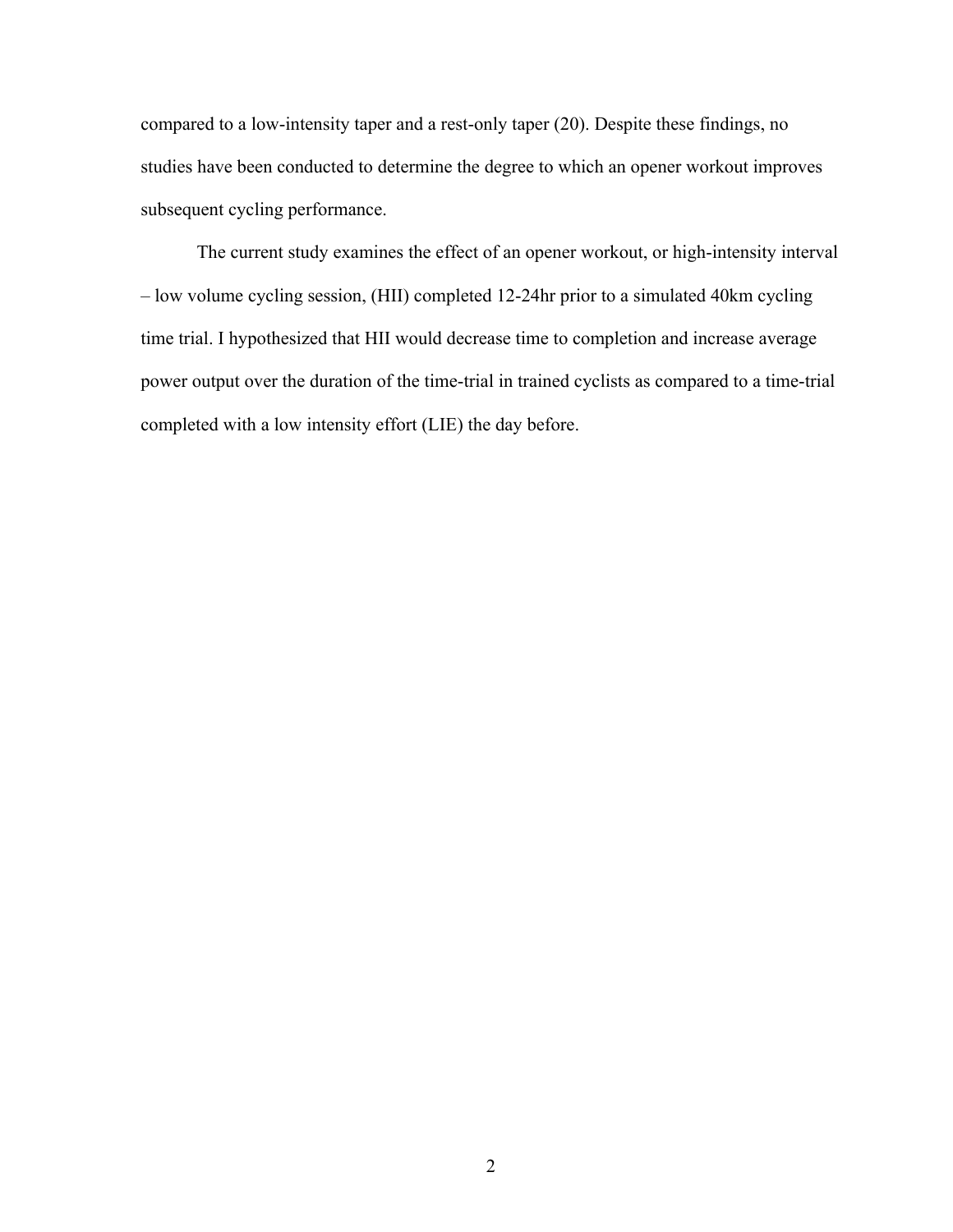#### **Chapter 2: Review of Literature**

#### **Background**

Competitive cyclists use a multitude of strategies in their training, recovery, and racing in an attempt to enhance race performance. While many of the training manipulations used by cyclists and their coaches are rooted in scientifically based principles, some areas are relatively unexamined. One particular area is in the often-employed "opener" or "race tuneup" workout completed the day before an event. These workouts are usually preceded by either a short period of tapering and reduced training or at least one or two rest or easy days prior to the opener workout (15). Such workouts usually involve a one to two-hour ride at an easy to moderate intensity with several short, high-intensity efforts within the ride. The opener concept is discussed in many cycling training manuals (1, 14, 10). However, a gap exists in the scientific literature supporting the use of opener workouts. Hunter Allen and Dr. Andrew Coggan include a detailed "Race Preparation: Classic Race Tune-up" workout in their book *Training and Racing with a Power Meter.* This workout includes 1-1.5 hr of total riding time at what they define as "endurance pace/56-75% of Functional Threshold Power (FTP)." Within the workout there are  $3x1$  min efforts at  $>150\%$  of FTP and  $3x30$ sec "all-out" efforts with all efforts separated by at least 5min of rest. Allen and Coggan define FTP as the highest average power a rider can maintain for approximately one-hour in a quasi-steady state (1). In Dr. David Morris's book *Performance Cycling,* he recommends a rest day two days preceding a race and then a low-volume – high-intensity workout the day before a race (15). Similarly, in his widely popular book, *The Cyclist's Training Bible,* Joe Friel recommends structuring the week preceding a race so that the easiest day of the week is two days before the race and the day before the race is to include a short session with some race-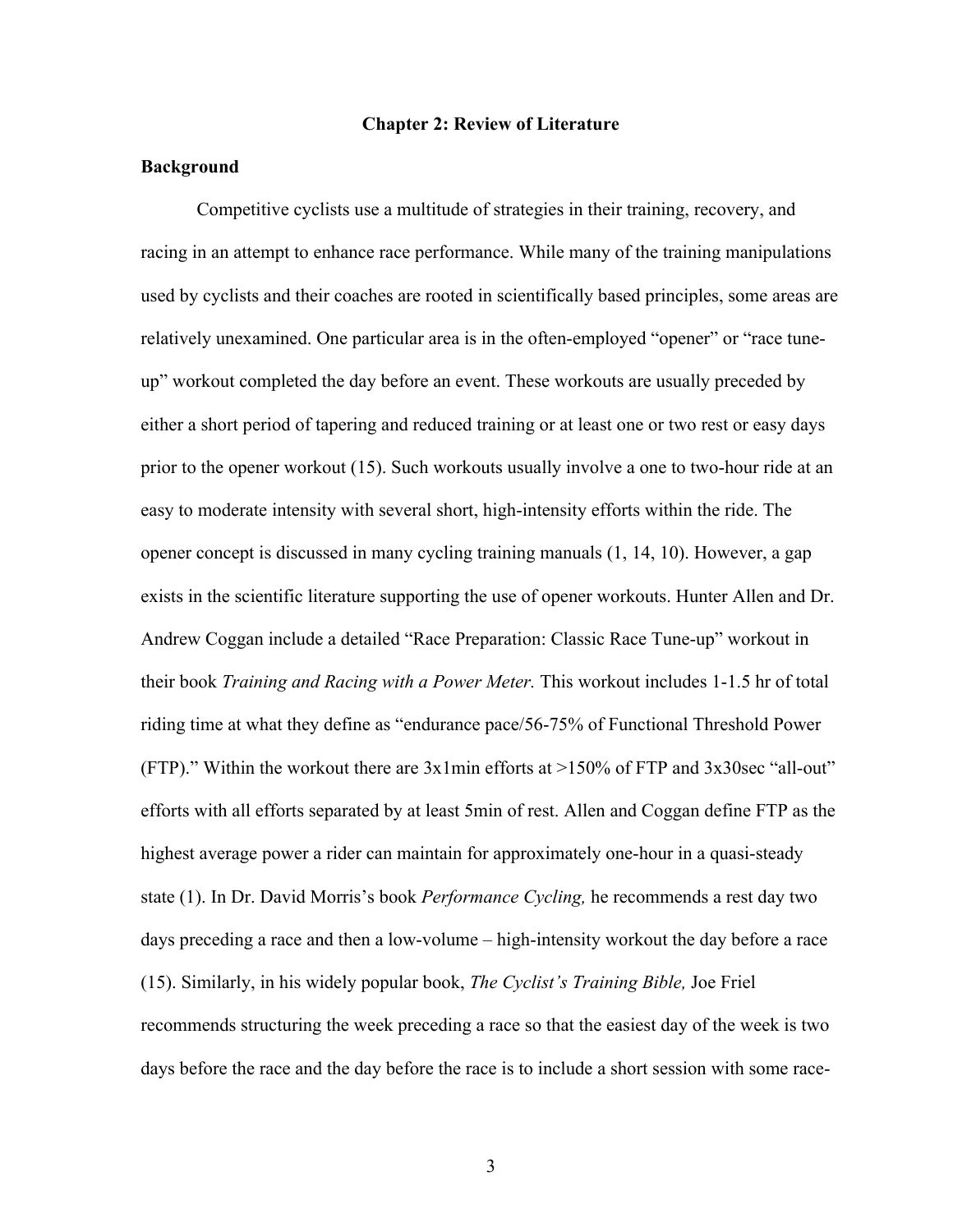like intensity efforts (11). While such workouts are commonly recommended and programmed as part of an athlete's training program, the scientific rationale is not always well established or clearly stated. Allen and Coggan suggest these type of workouts are designed to prime the muscular and cardiovascular system for an upcoming big effort (1). Again, no scientific basis exists to support this practice.

The actual effectiveness of an opener workout in improving performance has not been studied with cyclists. However, the use of opener workouts is supported by underlying physiological mechanisms, such as glycogen loading along, with the role of glycogen status in performance, the structure of warm-ups and priming workouts preceding an event, and optimal tapering strategies.

#### **Muscle Glycogen**

Muscle glycogen status is perhaps the most directly related rationale supporting the practice of opener workouts. A seminal study conducted by Bergstrom and Hultman in 1966 demonstrated that muscle glycogen synthesis after exercise was greatly enhanced as compared to without exercise when fed a high carbohydrate diet (5). In this study, the authors themselves cycled with one leg to exhaustion. They then obtained muscle biopsies immediately post-exercise and every morning 1, 2, and 3 days after the exercise bout while consuming a high carbohydrate diet. The muscle glycogen level of the exercised leg was significantly decreased immediately post-exercise compared to the control leg. At 24-hours post-exercise, the glycogen level of the exercised leg was significantly greater than the nonexercised control leg for both subjects. This pattern continued on the following two days of measurement where the glycogen content in the exercised leg was nearly twice that of the non-exercised leg (5). This early finding in post-exercise muscle glycogen repletion was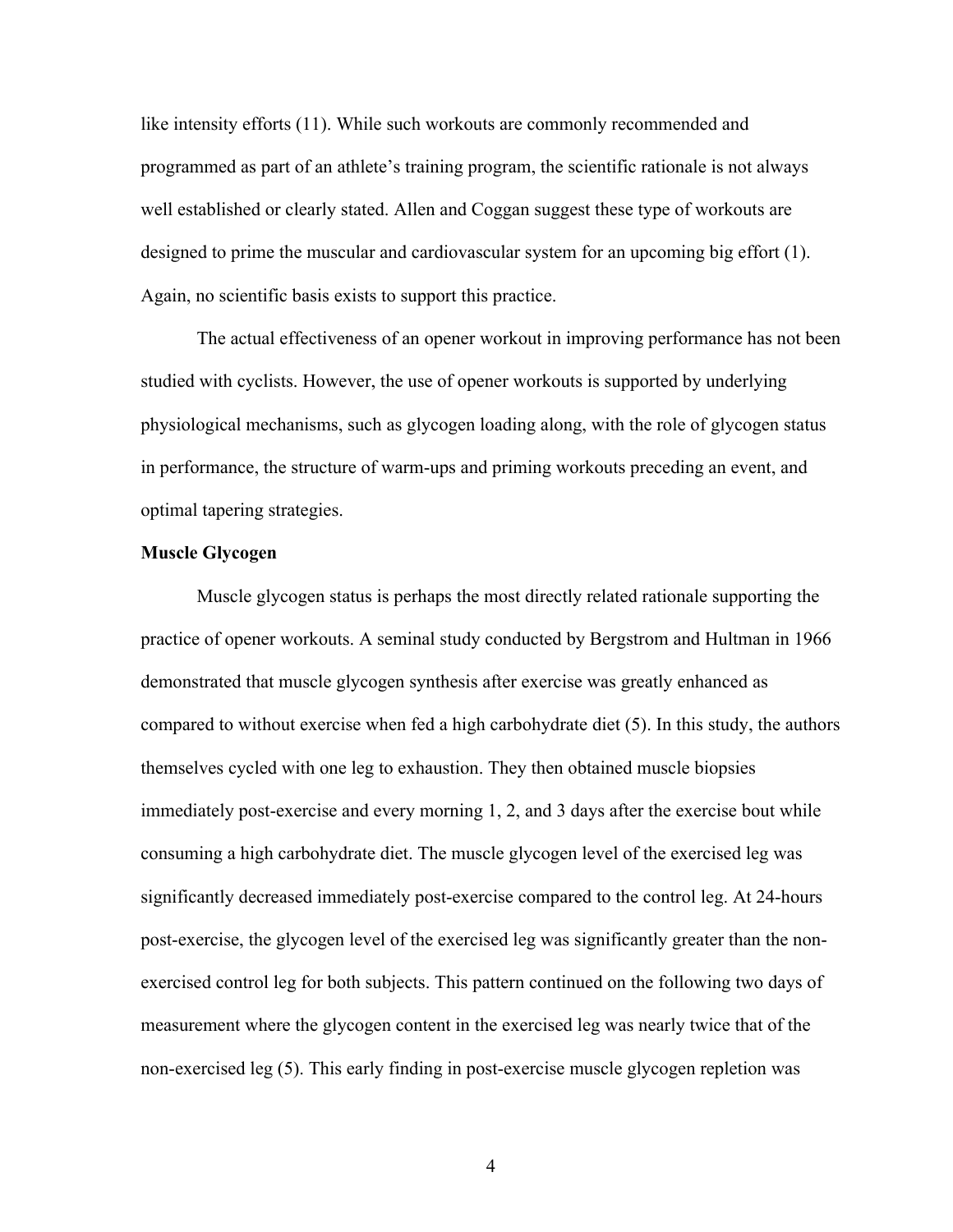highly impactful as it demonstrated the ability of exercised skeletal muscle to greatly increase its ability to uptake ingested carbohydrate and synthesize glycogen. At the time of this study, the mechanisms of enhanced glycogen synthesis were not known, but subsequent studies have elucidated the underlying mechanisms. Goodyear, et al. identified that exercise stimulated the translocation of GLUT4 from an intracellular pool to the plasma membrane, independent of the action of insulin (12). Any exercise involving rhythmic contraction of skeletal muscle can stimulate glucose uptake into the muscle, allowing for its storage as muscle glycogen. However, it has been shown that typical rates of muscle glycogen repletion are much higher in response to high-intensity exercise, as compared to low-intensity rhythmic exercise, even when optimal amounts of carbohydrate are supplied (17). The mechanisms behind this are not fully understood but higher blood glucose and insulin levels have been measured post-high-intensity exercise, possibly resulting in higher glycogen synthase activity (16). Also, high-intensity exercise depletes fast-twitch fibers of glycogen to a greater degree than slow twitch fibers. Fast-twitch fibers have a higher level of glycogen synthase, which also might help to explain the higher glycogen repletion rates following high-intensity exercise (17). A higher resting level of glycogen in fast-twitch fibers is beneficial as they are recruited with increasing glycogen oxidation as exercise intensity increases. These findings are of particular interest when considering the nature in which opener workouts are structured. As described above, these workouts often consist of several short, hard efforts of relatively high-intensity. In contrast, it is not as common for an easy ride to be recommended the day before a race.

Muscle glycogen and plasma glucose oxidation increase as exercise intensity increases, especially at levels in excess of  $65\%$  of  $VO_{2max}$  (19). While plasma glucose can be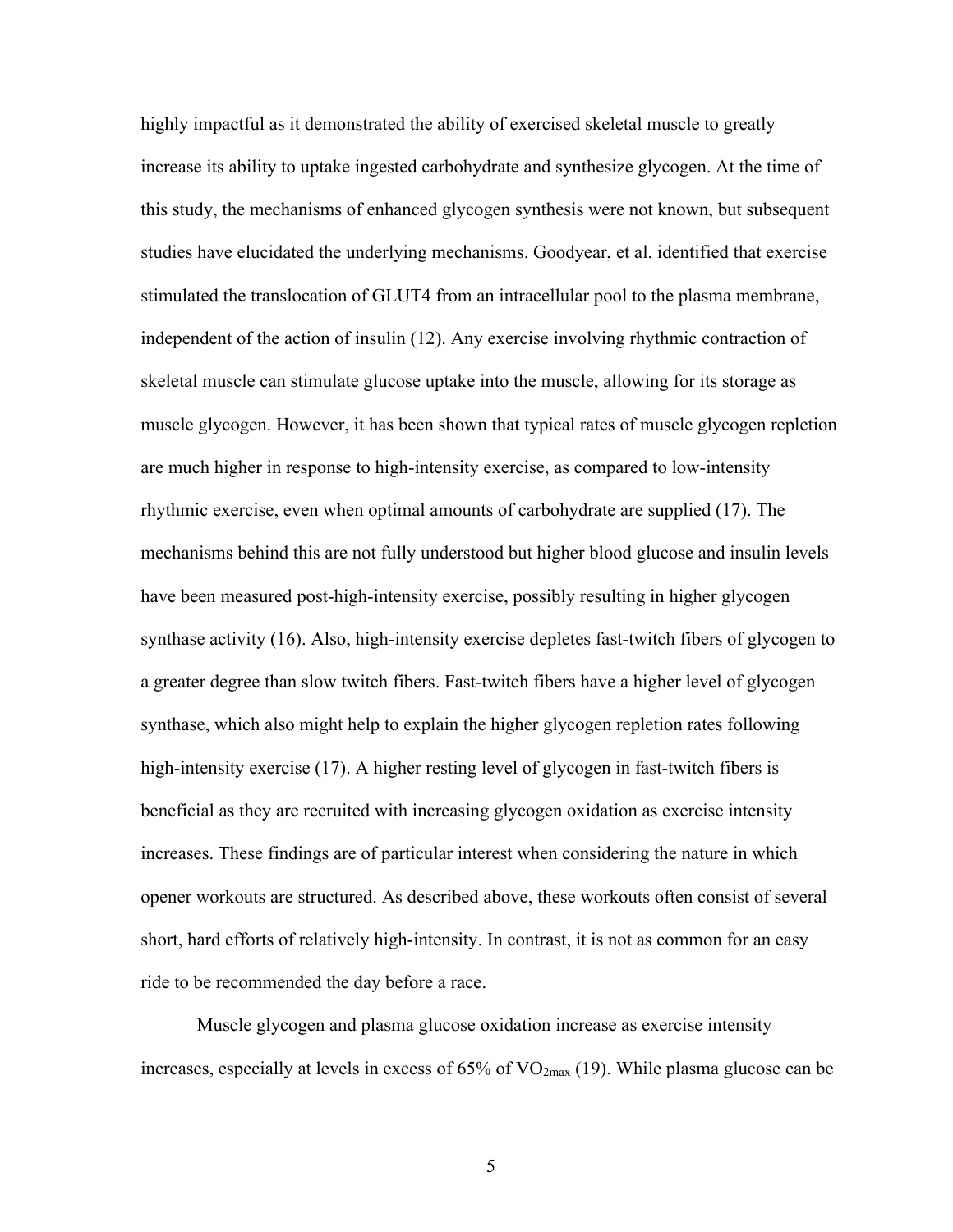maintained through carbohydrate ingestion during exercise, muscle glycogen, on the other hand, cannot be maintained and at some point fatigue will occur due to muscle glycogen depletion, even if carbohydrate supplementation extends the time at which this fatigue occurs by keeping plasma glucose elevated (9). Elevated muscle glycogen levels pre-exercise are strongly correlated with increased time to exhaustion at  $75\%$  VO<sub>2max</sub>. Subjects time to exhaustion riding a bicycle ergometer at  $75\%$  VO<sub>2max</sub> was three-fold greater (59min vs 189min) when fed a high-carbohydrate diet as compared to a low-carbohydrate diet resulting in low and high glycogen levels, respectively, pre-exercise bout (4). In any prolonged exercise bout, muscle glycogen will be depleted, followed by measurable fatigue. Increasing pre-race muscle glycogen status will prolong the point at which fatigue occurs at a given intensity. This is especially true in longer endurance events, such as cycling road races that can last for several hours. In addition to simply delaying fatigue during submaximal exercise, higher levels of glycogen storage have been shown to enhance late-exercise performance. Higher levels of muscle glycogen through carbohydrate loading have been shown to enhance performance and mean power output in a 1-hour time-trial completed after two hours of submaximal exercise in cyclists (18). This is especially important in racing situations, such as road races, in which decisive efforts often occur towards the end of the race, often after several hours of racing. While the data are equivocal as to whether higher levels of muscle glycogen can enhance performance in bouts of exercise shorter than 90 minutes, starting with higher levels of muscle glycogen does extend the time to exhaustion during endurance exercise (13). While cyclists may benefit from higher levels of muscle glycogen from an opener workout, these benefits are most likely highest during road racing situations that last in excess of 90 minutes. Yet, cyclists often complete openers even before shorter race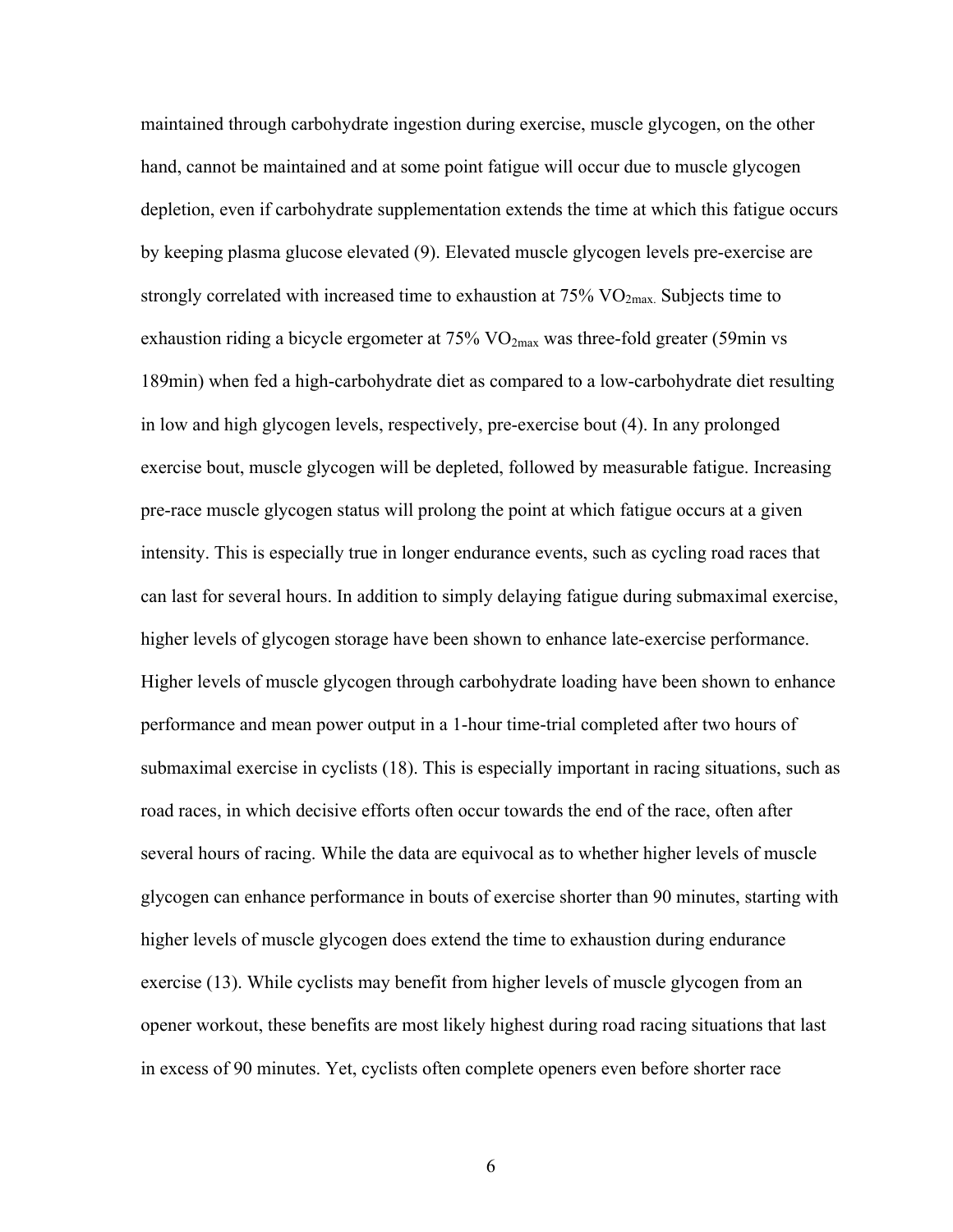situations, such as criterium races that typically last between 30 minutes and 90 minutes. Whether glycogen stores are the main contributor to enhanced performance in these conditions is questionable, however starting with higher levels of glycogen before competitions supports enhanced performance through a higher rate of carbohydrate oxidation.

#### **Warm Up Intensity and VO2 Kinetics**

While the protocol of a warm-up immediately prior to a race is inherently different than a workout completed the day before a race, studies that examine warm-up intensity, duration, and recovery after the warm-up do provide insight. This is a well-established area of study, but does not provide a clear consensus on what constitutes an "optimal" warm-up. An interesting aspect of warm-ups that has implications in relation to opener workouts is a change in  $\text{VO}_2$  kinetics in response to different intensities of warm-up exercise (2).  $\text{VO}_2$ kinetics relay the rates at which changes in oxygen utilization occur. Often examined are the primary  $VO_2$  response, the maximum  $VO_2$  reached for a given intensity, and the  $VO_2$  slow component, the slow drift of  $VO<sub>2</sub>$  upwards at a given steady state.

A study by Burnley, et al. concluded that mean power output and the amplitude of the primary VO2 response significantly increased in well-trained cyclists during a 7-minute performance trial after completion of both moderate and heavy exercise (warm-up) followed by a 10-minute rest period before the trial as compared to control (no prior exercise before 7min trial). Sprint exercise before the 7-minute performance trial slightly decreased mean power output, though not significantly, while also increasing the primary  $VO<sub>2</sub>$  response (7). Increasing the primary  $VO<sub>2</sub>$  amplitude at a given work intensity results in a higher degree of oxygen utilization, thereby delaying anaerobic energy usage and thus metabolic acidosis.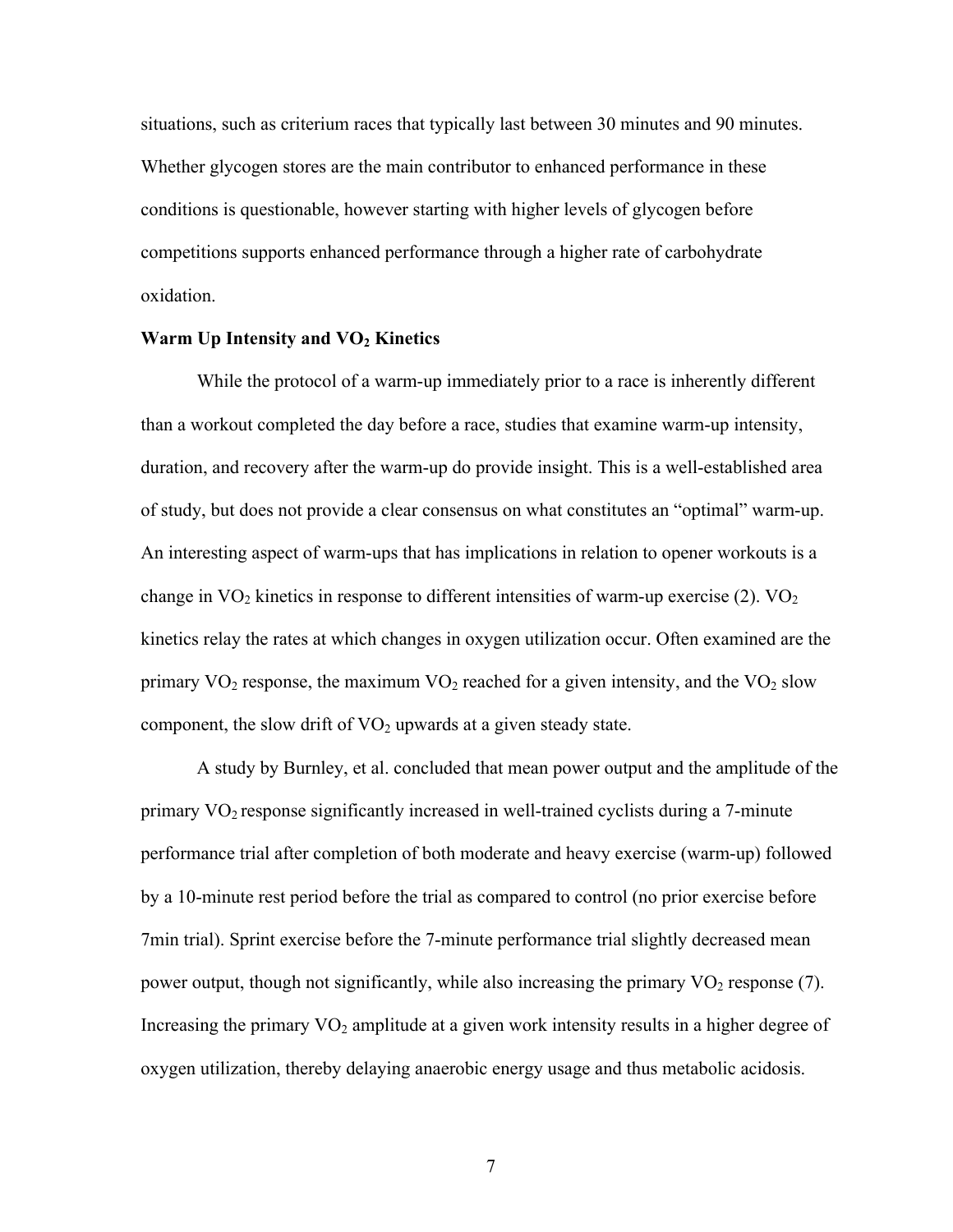These findings are in contrast with research claiming that performance in a 4-minute max test was lowered by a high-intensity warm-up followed by either 6- or 20-minutes of rest before the trial as compared to a moderate-intensity warm-up followed by 6-minutes of rest before the trial (8). Extrapolation of these studies to a race situation due to their short time of performance testing as compared to a race situation that may last an hour or more is difficult. With this notion, the possibility of very high-intensity exercise prior to a race situation lowering subsequent performance must be kept in mind in designing an opener workout. Bailey, et al. found that high-intensity exercise tolerance was improved in cyclists by prior high-intensity exercise given adequate recovery  $(\geq 9$  minutes) before the performance trial began as compared to control. Also, this study found a speeding of  $O_2$  kinetics was due to a decrease in the  $VO<sub>2</sub>$  slow component amplitude (3). The  $VO<sub>2</sub>$  slow component is a slow rise in oxygen uptake seen at a given exercise intensity. A reduction in the  $VO<sub>2</sub>$  slow component might increase exercise performance by delaying the attainment of maximal  $VO<sub>2</sub>$  and/or speeding overall  $VO<sub>2</sub>$  kinetics to allow for quicker acquisition of a high level of oxygen uptake thus reducing anaerobic deficit. Burnley, et al. report that priming exercise above "gas exchange threshold" and below "critical power," (a performance measure somewhat correlated with Maximal Lactate Steady State), improved "W'," (the work that can be performed at a given work rate) as well as time to exhaustion at several work rates (6, 17). An increase in  $VO<sub>2</sub>$  amplitude and decrease in  $VO<sub>2</sub>$  slow component trajectory and amplitude was also measured in this study (6). While a reduction in the slow component of  $VO<sub>2</sub>$  could be a factor contributing to enhanced performance, the likelihood of this resulting from an opener workout 24-hours in advance of the primary workout/race is unknown. However, a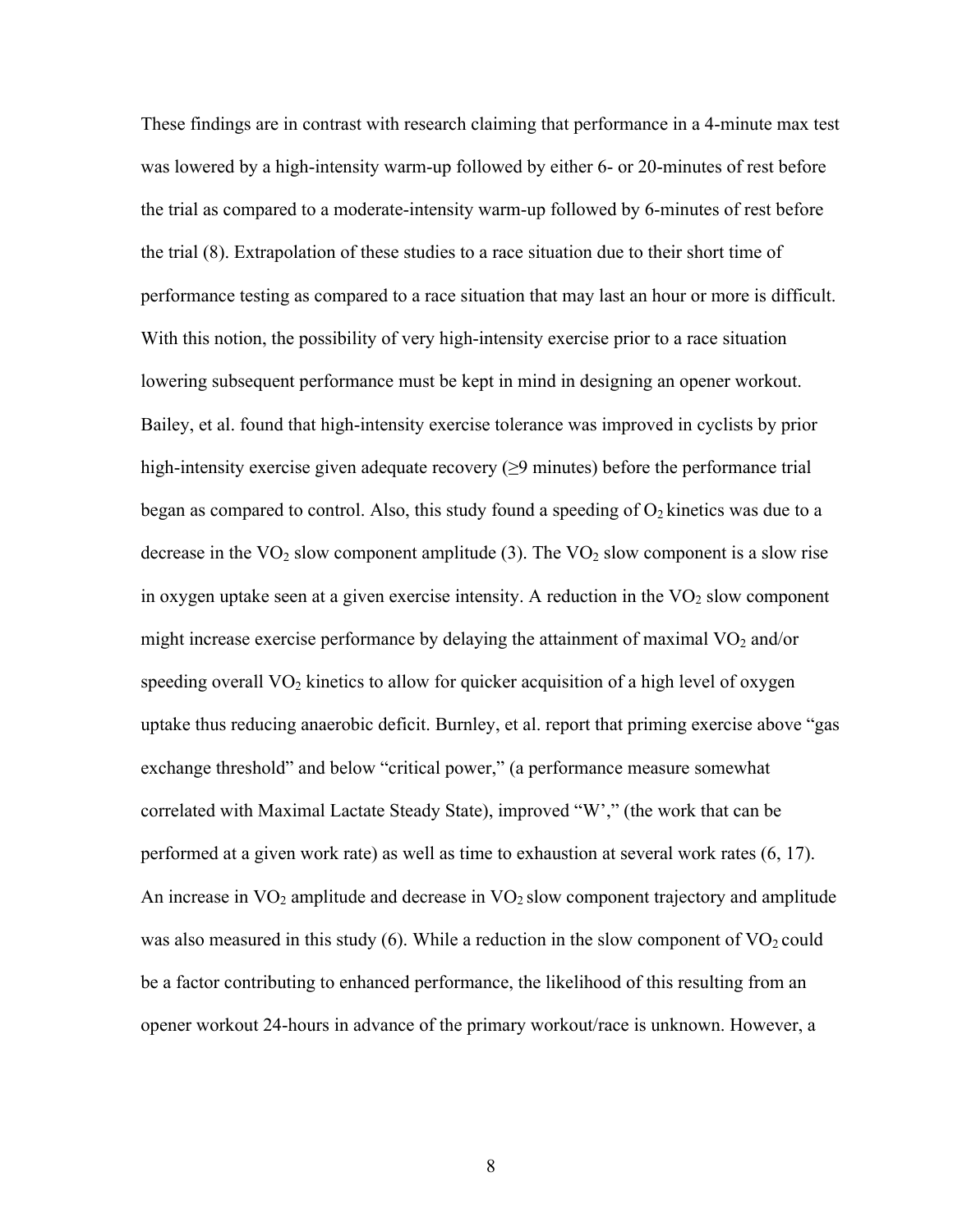lasting change in  $VO<sub>2</sub>$  kinetics could partially account for the increase in performance as a result of an opener workout.

#### **Tapering Strategies**

Another important area of research related to optimizing race performance is tapering strategies. Most research in this area involves the use of longitudinal studies or simulations. Trinity, et al. (22), followed seven female competitive collegiate swimmers over the course of two seasons looking at maximal mechanical power  $(P_{max})$ , torque at power maximum (T), velocity at power maximum, and swim performance during the 2004 and 2005 seasons. The 2004 season had a taper leading up to the national championship meet characterized by a low volume of high-intensity training (at or above race pace) (LIT) while the 2005 season had a taper characterized by a high volume of high-intensity training (HIT). The HIT followed a progressive and linear reduction in high-intensity training and volume over the seven-week taper period while LIT followed a large reduction in high intensity training. Results from each taper period showed that HIT maintained swim performance,  $P_{\text{max}}$ , and T at the national championship meet, while LIT led to significantly lower swim performance (22). Shepley et al., found that middle distance runners not only performed better but had a variety of positive physiological adaptations (increased  $O_2$  consumption, red blood cell count, and citrate synthase activity) to a taper that consisted of high-intensity, but low-volume work, as compared to a low-intensity taper and a rest-only taper. Each subject randomly underwent three 7-day taper conditions in a repeated measures crossover design before completing a treadmill run to exhaustion at their best 1500m pace of that year. Subjects rested on the first or sixth day of all taper pardigms. Testing was completed on the seventh day. The high intensity taper condition (HIT) consisted of 5 days of 500m sprints at 115-120% of  $VO<sub>2max</sub>$  of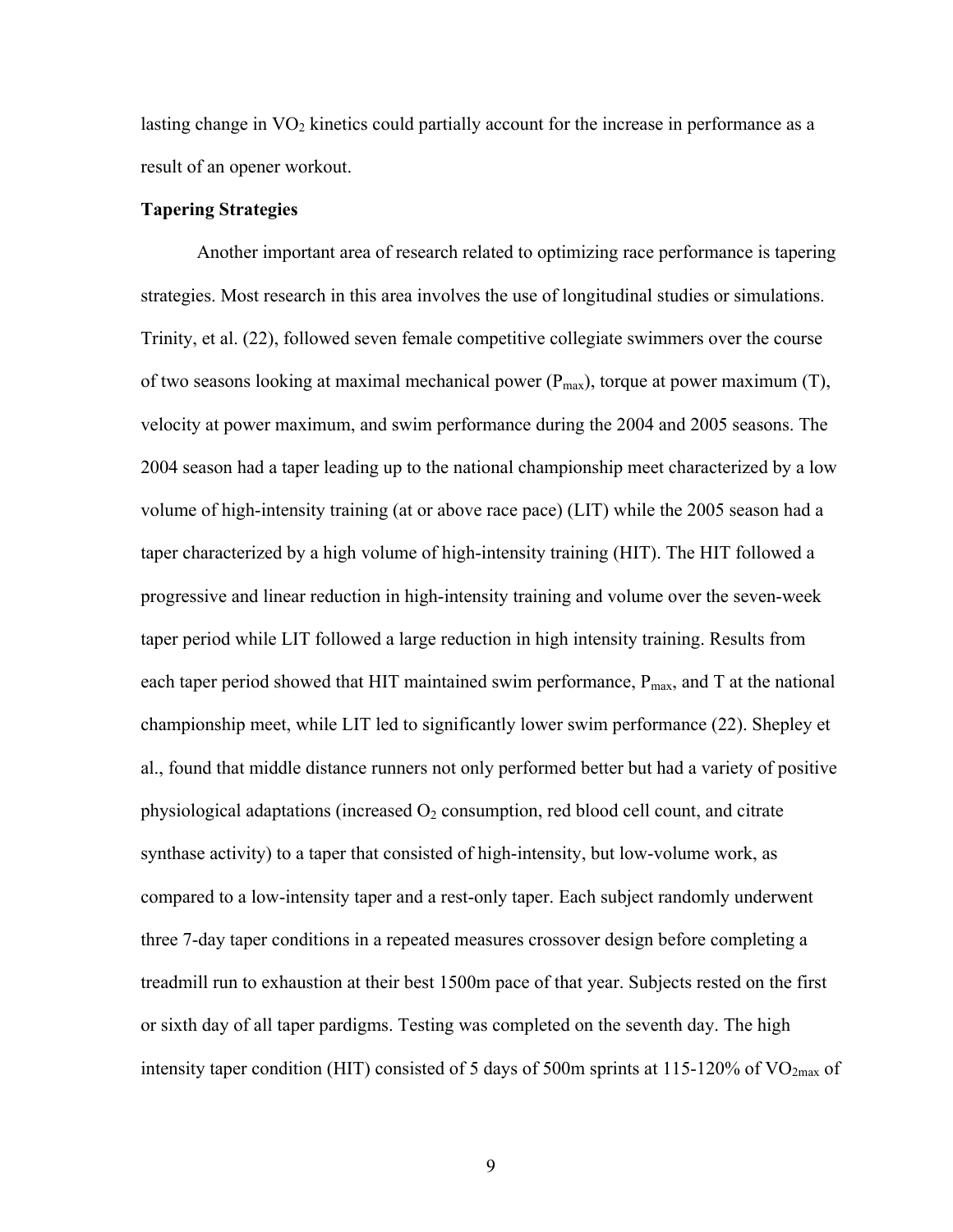reducing volume each day (five sprints the first day, four the second, etc.). The low intensity taper condition (LIT) consisted of five days of running at 57-50% of  $VO_{2max}$  with a 20% reduction in volume each day (10km the first day, 8km for the second day, etc). The rest only condition taper (ROT) did no running over the six-day period. HIT greatly increased time to fatigue over LIT and ROT. HIT, ROT, and LIT experienced a change in glycogen concentration of 15%, 8%, and 0% respectively. Citrate synthase and total blood volume decreased in ROT, increased in HIT, and did not change during LIT (20). These results indicate that HIT taper preserves performance, possibly through attenuated loss of aerobic/anaerobic training adaptations. While low-intensity taper paradigms may preserve some aspects of training over rest-only tapers, it appears tapers with high-intensity built in actually improve performance. While the taper period leading up to an opener workout may be nothing more than a day of rest 48 hours before a race, perhaps this slight increase in intensity immediately leading into an event preserves training adaptations. In line with this, Thomas, et al. (21), modeled the potential performance benefit of an increase in training intensity in the final three days of a theoretical "2-phase" taper compared to a traditional "optimal" linear taper. Their results suggested that an increase of 20-30% in training load in the final three days before an event resulted in a modest increase in maximal performance (21). While a computer simulation may not perfectly translate to real world performance, one may postulate where the crossover between such a model and the novel concept of an opener workout exists.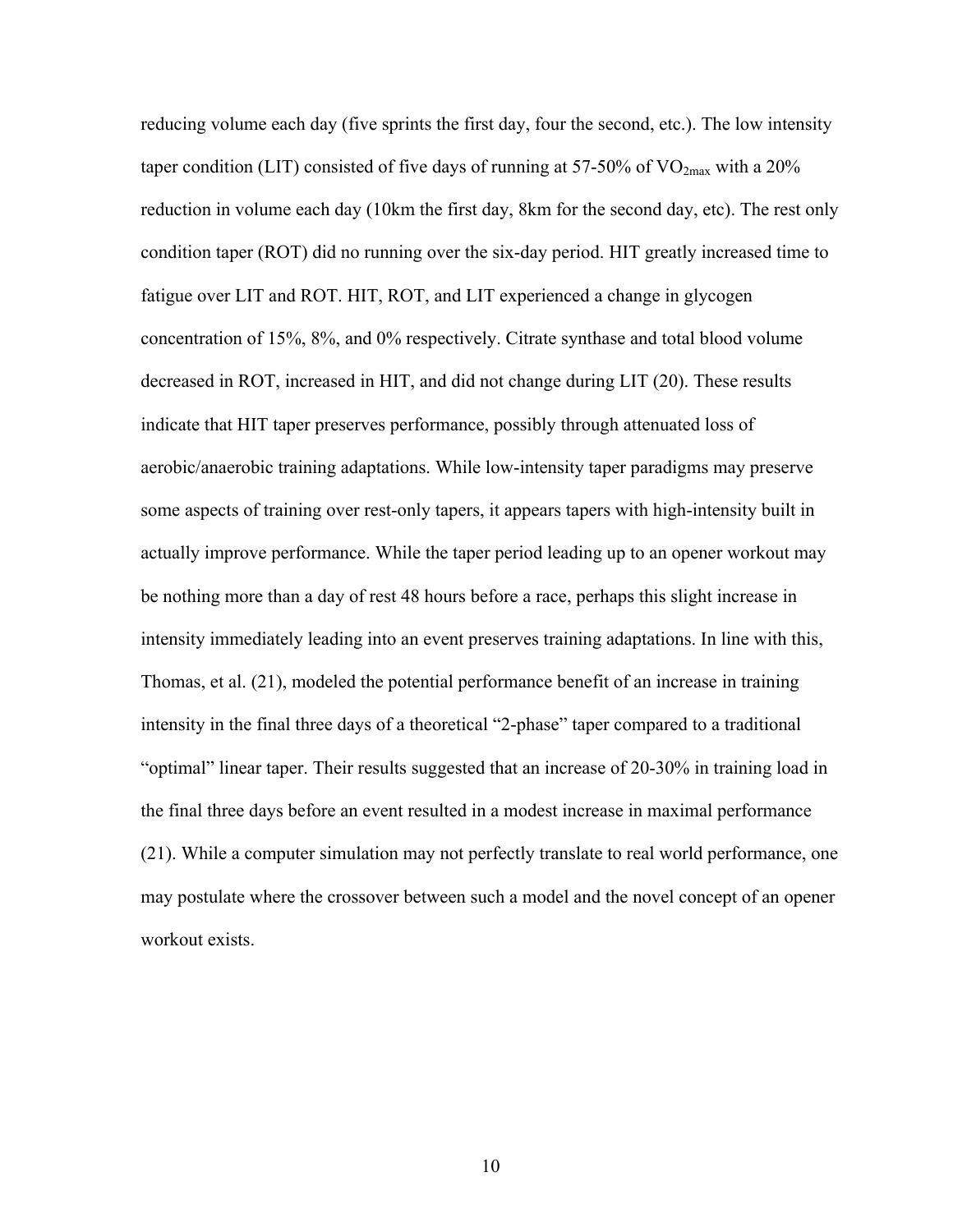#### **Conclusion**

Coaches and cyclists alike agree that the inclusion of opener workouts within a training schedule is beneficial. While scientific rationale for the inclusion of these workouts exist, a clear investigation of the purported benefits in the scientific literature has yet to be conducted. An absence of scientific reasoning for these workouts in coaching manuals is evident, though scientifically minded coaches might very well be aware of the possible benefits. With the lengths that cyclists often go to in order to enhance race day performance, such a staple as the opener workout deserves further in-depth examination.

This study examined the effect of a high-intensity interval (HII) bout or "opener," completed 12-24hr prior to a 40km time trial in an attempt to mimic the effect of an opener workout on race performance. The study used a crossover, repeated measures design in which cyclists completed one 40km time trial for familiarization (FAM) to gain a baseline average power (p) followed by two 40km time trials. After the FAM trial the subsequent trials were randomly assigned to perform or not perform an opener intervention. Half the participants completed the second trial with openers and the third without (with "easy spin"), while the other half of the group completed the second trial without openers (with easy spin) and the third with openers. Inclusion of a rest-only condition did not occur as this has been shown to decrease performance in studies on tapering (20). HII consisted of one-hour cycling (fifteen-minute warm up at 63% FAMp, three one-minute efforts at 150% FAMp separated by five-minutes at 63% FAMp, three thirty-second efforts at maximum separated by fiveminutes at 63%, and fifteen and one-half minute cool down at 63% FAMp). Such a design allowed for a close approximation of race performance while randomizing the experimental design to account for a learning effect. I hypothesized that HII would decrease time to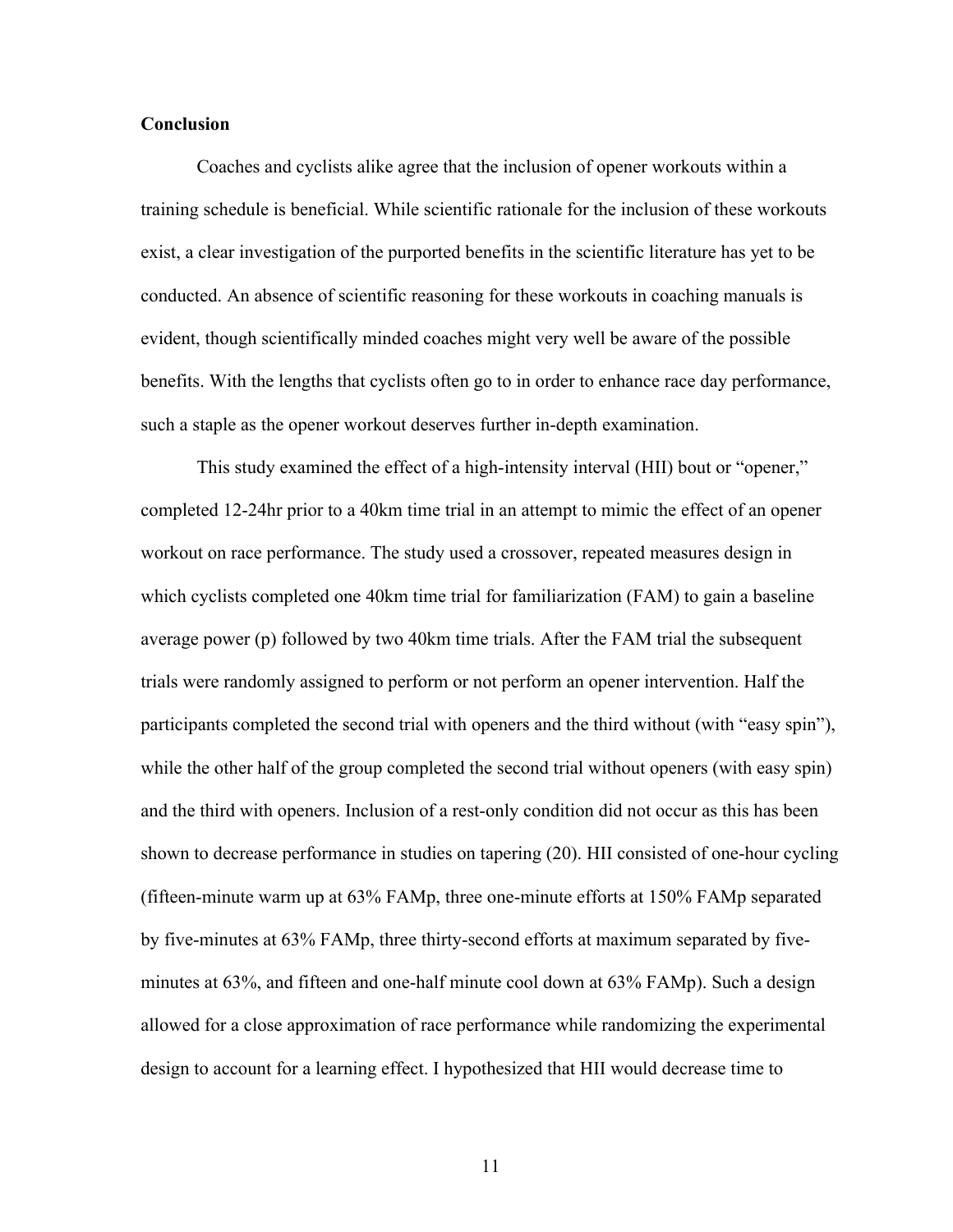completion and increase average power output over the duration of the time-trial in trained cyclists as compared to a time-trial completed with a low intensity effort (LIE) the day before. I also hypothesized a greater utilization of muscle glycogen during the time trials; measured indirectly by respiratory exchange ratio (RER), a factor that may lead to enhanced performance.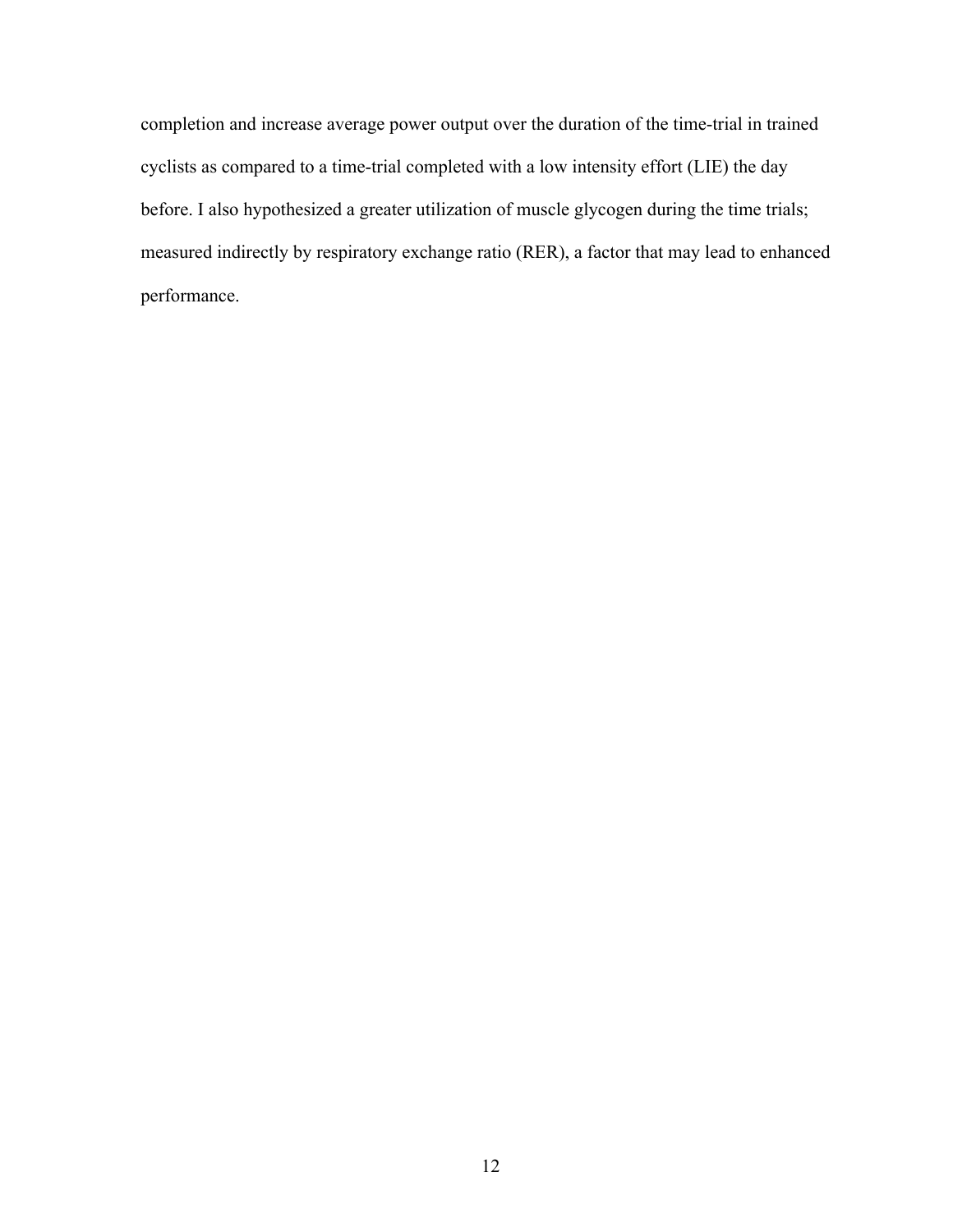#### **Chapter 3: Methods**

#### **Subjects**

Nine competitive cyclists (ages 20-50, 7 M and 2 FM) from the local community were recruited; eight (6 M and 2 FM) completed all phases of the study. Subjects all met training requirements:  $\geq$ 4days/wk and/or  $\geq$ 10hr/wk cycling for  $\geq$ 1 year. Additionally, subjects all had a background of bicycle racing  $\geq$ 1 year. Subjects filled out a questionnaire to ensure no pre-existing medical conditions, injuries, or sickness put the subjects at risk (appendix A). All subjects provided informed consent as approved by the Appalachian State University Institutional Review Board, #16-0313.

#### **Design**

Subjects reported to the lab on six separate occasions. During the first visit, subjects filled out all necessary forms, had anthropometric data recorded, and underwent a  $VO<sub>2max</sub>$ test. The second visit consisted of a 40km time trial, which acted as a familiarization trial (FAM) for subsequent performance trials and allowed for the establishment of a baseline 40km TT average power to be used for performance trial power (p) determinations. The third and fifth visits consisted of either the opener workout (HII) or an easy spin workout (LIE easy 1hr spin at 35% of FAMp). The fourth and sixth visits consisted of the actual performance trials (40km time trials). Subjects were tested in a random crossover, repeated measures design in which each subject received both an experimental treatment (HII) and control treatment (LIE). Performance measures included time to completion, mean power output, and expired gas values during each 40km time trial. Subjects were required to abstain from exercise 48hr prior to each 40km time trial. The experimental treatment consisted of an HII workout completed 12-24hr prior to a 40km time trial. HII consisted of one hour cycling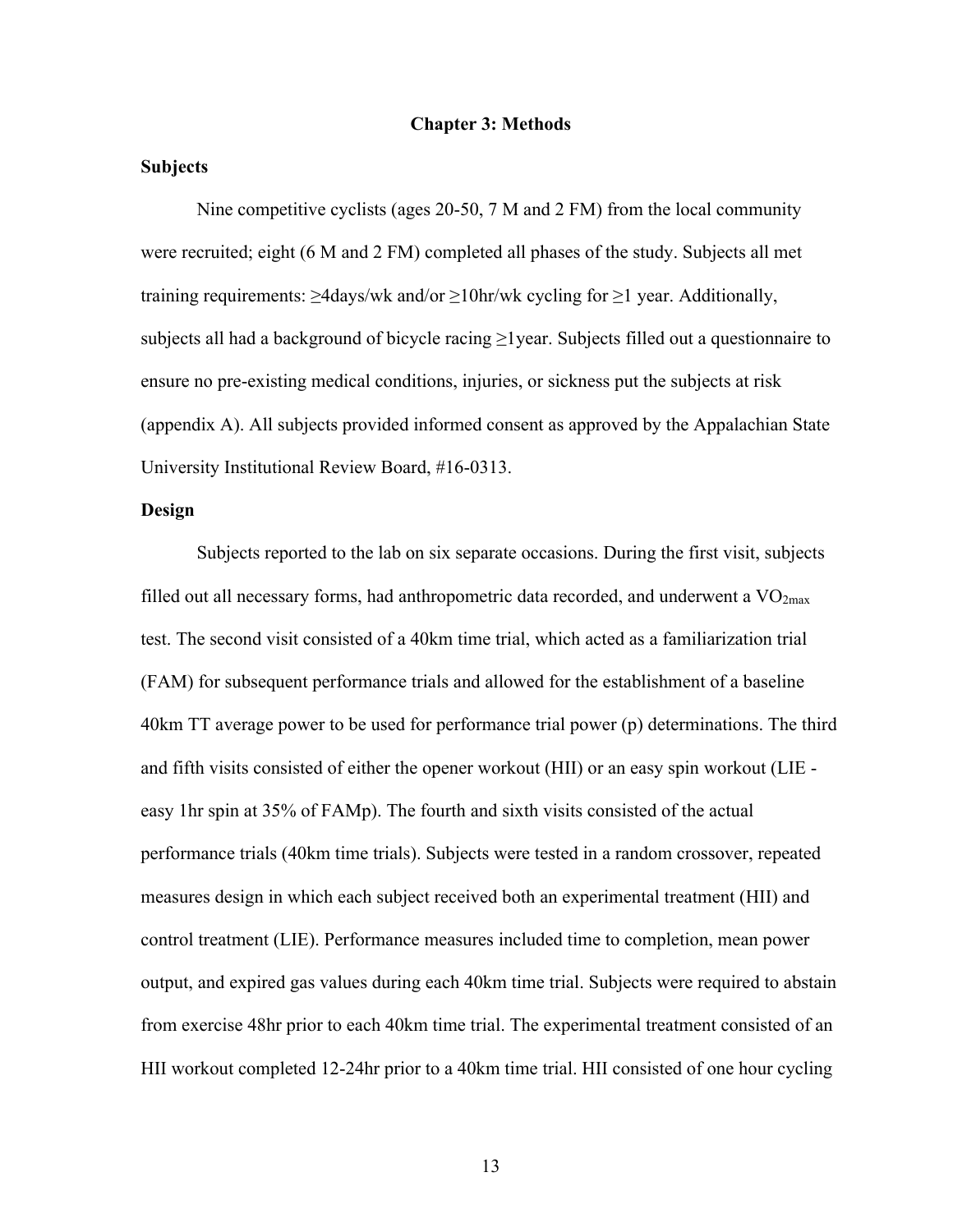(fifteen-minute warm up at 63% FAMp, three one minute efforts at 150% FAMp separated by five minutes at 63% FAMp, three thirty second efforts at maximum separated by five minutes at 63%, and fifteen and one half minute cool down at 63% FAMp). The control trial consisted of the subject reporting to the lab 12-24hr prior to the 40km time trial in the same manner as the experimental condition, however LIE was completed. LIE consisted of one hour cycling at 35% of first 40km TT power. Subjects were provided a carbohydrate beverage (Gatorade), 1.2g/kg, 12-24hr prior to the 40km time trial upon completion of the HII and LIE sessions to insure adequate carbohydrate availability. Subjects were instructed to maintain their normal training schedule leading into all three time trials. Subjects were instructed to maintain a similar diet 48hr prior to both sessions, preferably favoring high carbohydrate consumption. Subjects were given a food list containing a sample menu of high-carbohydrate food items. Subjects were asked to abstain from eating for three hours prior to all laboratory visits. Subjects were asked to complete a food log for the two days before and the morning of the 40k time trial.

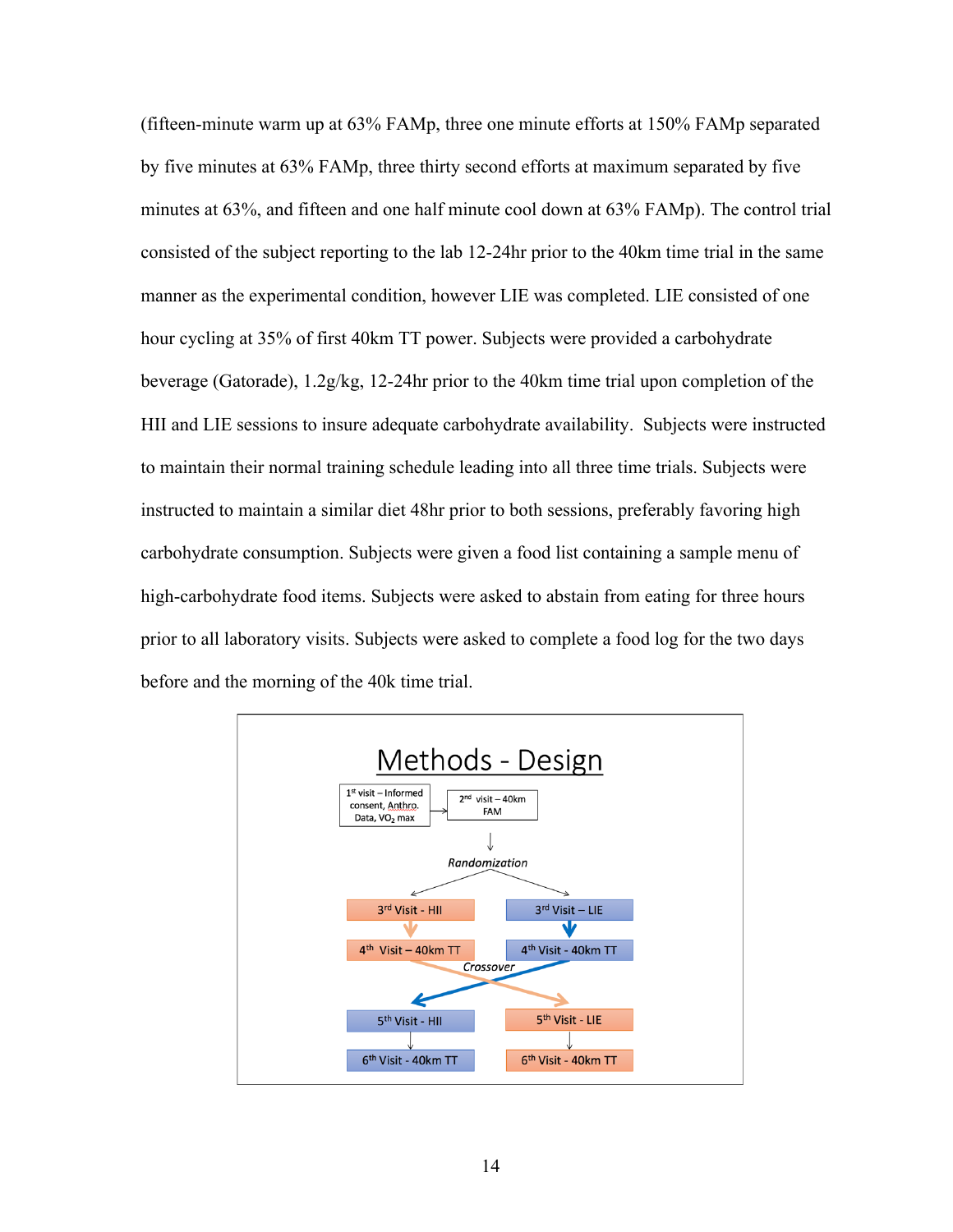#### **VO2max Testing**

All subjects underwent a  $VO_{2max}$  test to exhaustion on their first day reporting to the laboratory. During  $VO<sub>2max</sub>$  testing, expired gases were collected and analyzed with a breathby-breath metabolic analyzer system (Quark CPE2, Cosmed, Rome, Italy). Subjects completed the test on an electronically braked ergometer (LC6, Monark, Vansbro, Sweden). Subjects were allowed to use their own clipless pedal system and the ergometer was adjusted to match the bike fit of the subject's personal bike. The  $VO_{2max}$  test included a 4min warm-up at 100W. After the warm-up, workload increased 50W every 2.5min until subjects reached exhaustion. Termination of the test was volitional exhaustion or once the subject could no longer maintain 60rpm at the designated workload.  $VO_{2max}$  was defined as the highest 30 second average  $VO_2$  achieved. Attainment of  $VO_{2max}$  was validated by the subject having at least three of the following: RER≥1.10, an RPE of  $\geq$ 17 (on a 6-20 rating scale), heart rate of ±10 beats/min of age-predicted max heart rate (220-age), lactate concentration of ≥8mmol/l.

#### **40km Time Trial**

The subjects completed a familiarization 40km time trial to account for any learning effect and establish baseline average 40km TT power. The subjects then completed two subsequent 40km time trials 24hr after either the experimental (HII) or the control (LIE) condition. Subjects were instructed to complete all time trials as quickly as possible. Subjects rode at a self-selected pace and cadence. The only feedback given was distance left to completion. All 40km time trials involved the analysis of  $VO<sub>2</sub>$  data to assess  $VO<sub>2</sub>$  kinetics using the above-mentioned breath-by-breath system. Data for respired gas concentrations was sampled every 10min for 2min. All 40km time trials took place on a Wattbike Pro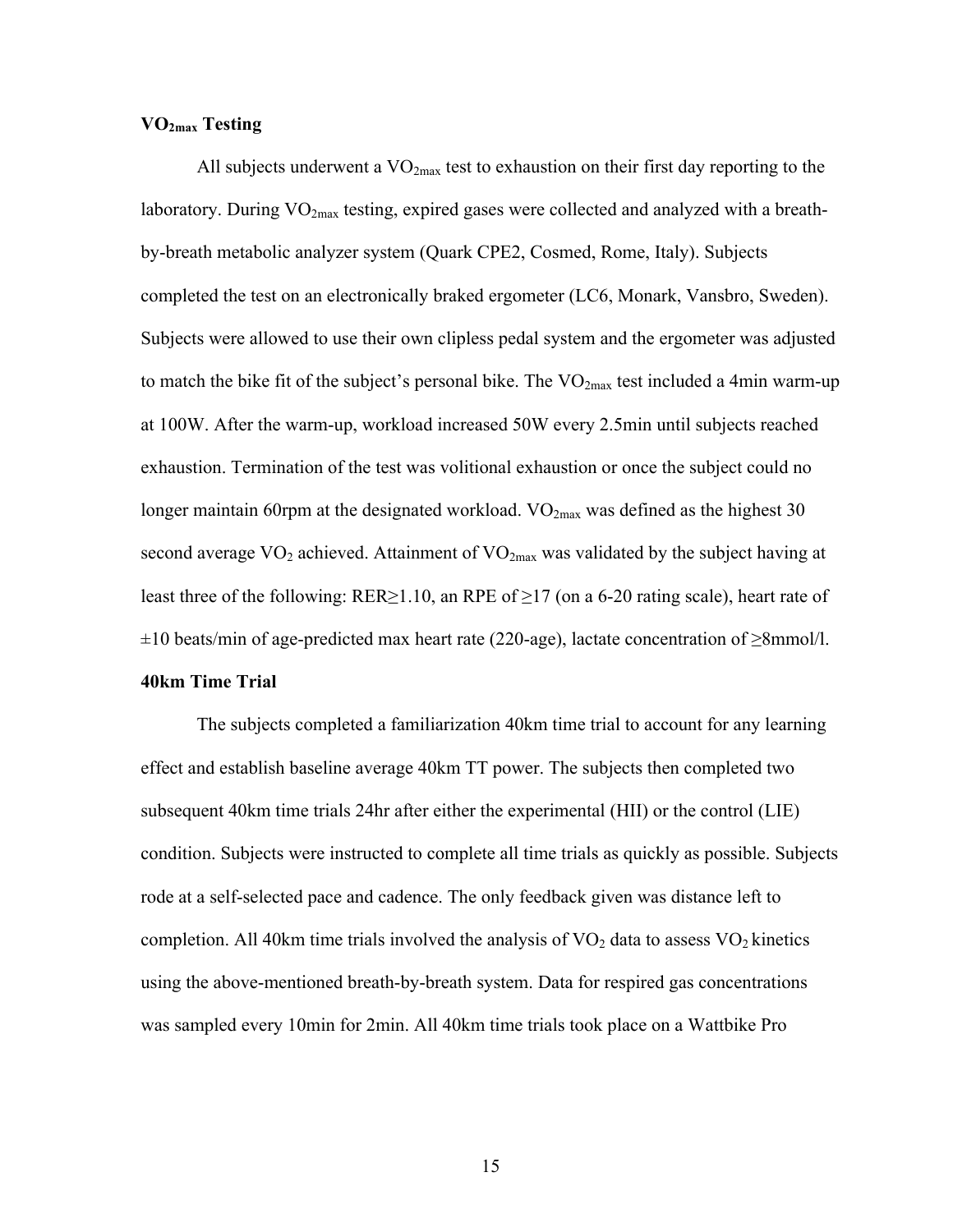(Woodway; Waukesha, WI, USA). Data for pace, power, and total time to completion was recorded by this device.

#### **Blood Lactate Concentration**

Blood lactate concentration was measured with a portable lactate analyzer (Nova Biomedical; Waltham, MA, USA). Blood samples were taken by fingerstick. Lactate measurements were performed during  $VO_{2max}$  testing. Lactate concentrations were taken at the end of each stage during  $VO<sub>2max</sub>$  testing.

#### **Statistical Analysis**

All statistical analyses were performed using SPSS, Version 25 (IBM, Armonk, New York). All data are expressed as mean  $\pm$  SE. The between trial total 40km time and average power data were analyzed using two-tailed paired t-tests, with significance set at  $p \le 0.05$ . The time, VO<sub>2</sub>, RER, and RPE data were analyzed for changes over distance between conditions using a 2 (condition)  $\times$  8 (time) repeated-measures ANOVA, within-subject design, with significance set at  $p \le 0.05$ .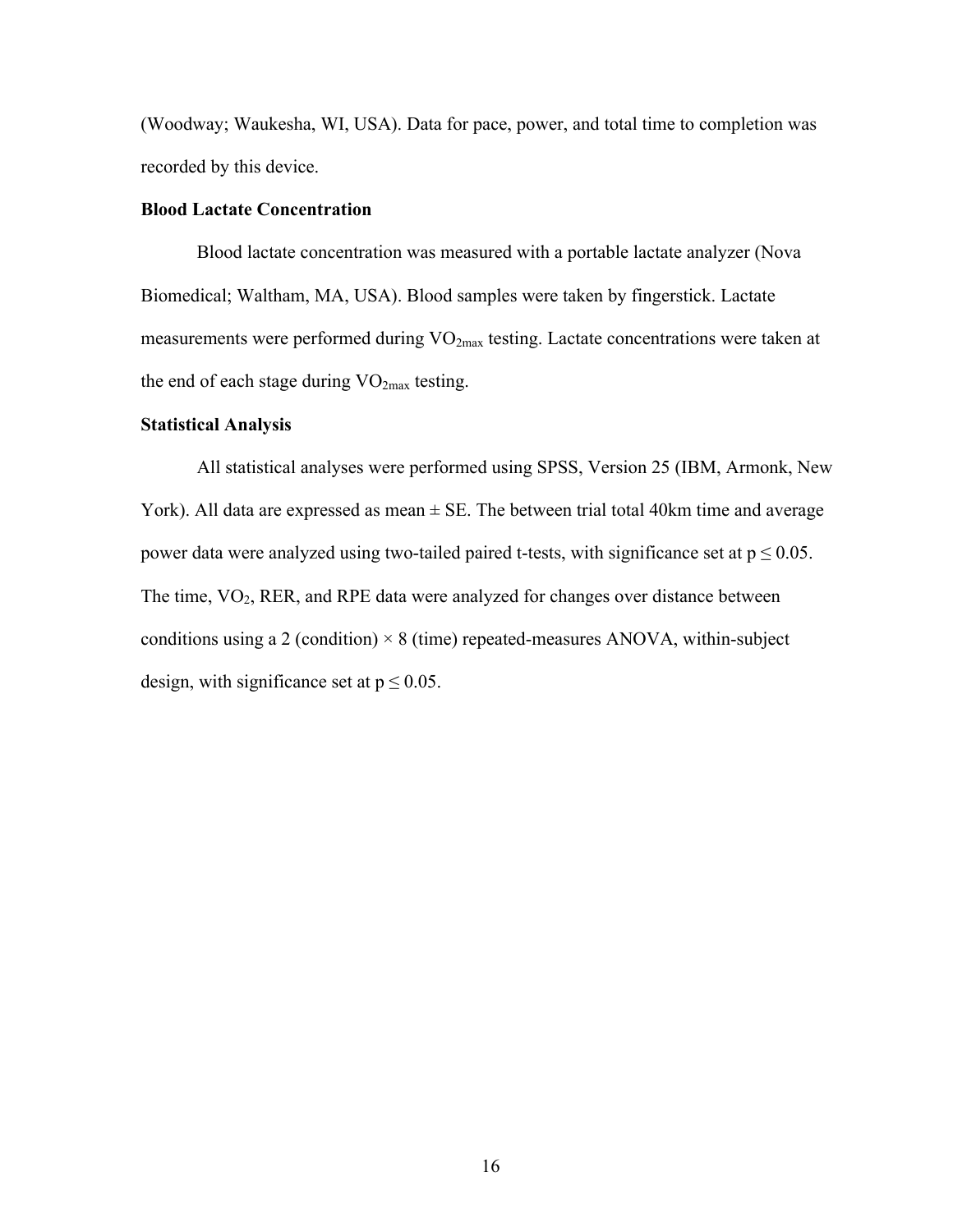#### **Chapter 4: Results**

### *4.1. Subject characteristics, training, and study completion*

All subjects were trained and competitive cyclists. All subjects followed a consistent training schedule and dietary intake throughout the training study. Eight subjects successfully completed all phases of the study.

Table 1. Subject characteristics: N (male/female) =  $8(6/2)$ 

| <b>Variable</b>                 | $Mean \pm SE$   |
|---------------------------------|-----------------|
| Age $(y)$                       | $29.6 \pm 4.50$ |
| Body mass (kg)                  | $62.3 \pm 2.21$ |
| Height (cm)                     | $171 \pm 3.30$  |
| VO <sub>2</sub> max (L/min)     | $3.57 \pm 0.15$ |
| VO <sub>2</sub> max (mL/kg/min) | $57.4 \pm 1.08$ |
| $HR_{max}(BPM)$                 | $182 \pm 6.30$  |
| VO <sub>2</sub> max Final RPE   | $18.8 \pm 0.41$ |
| Peak La (mmol/L) during VO2max  | $12.1 \pm 0.88$ |

Data are means  $\pm$  SE.

 $\overline{\phantom{0}}$ 

### **Overall Time and Power for 40km Time Trials**

There was no significant difference in time to completion between the 40km time trial with HII and the 40km time trial with LIE the day before  $(p = 0.545)$ , Table 2. There was no significant difference in average power over the 40km time trials ( $p = 0.374$ ), Table 2.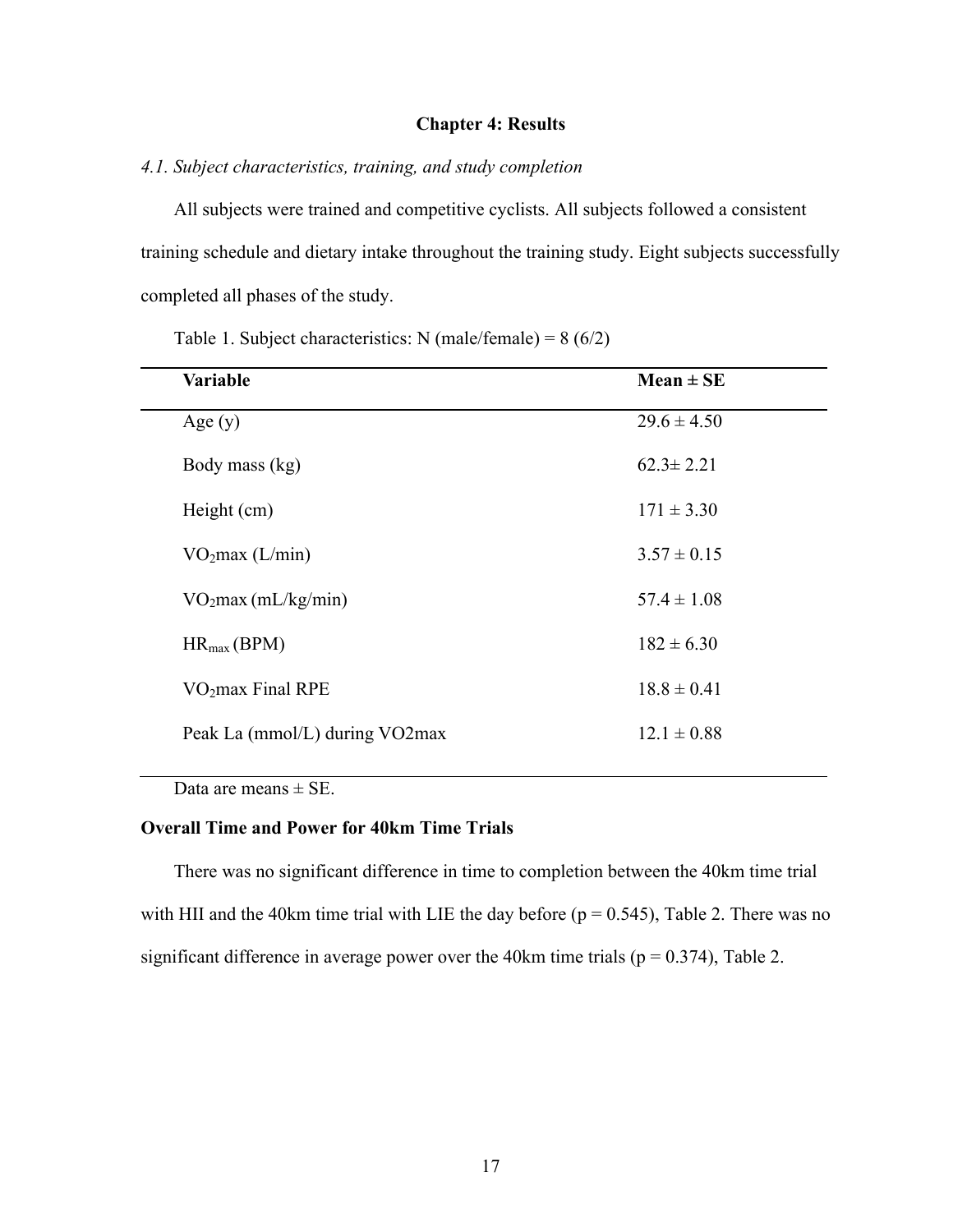| <b>Condition</b> | <b>Time to Completion</b><br>(min) | <b>Average Power</b><br>(watts) |
|------------------|------------------------------------|---------------------------------|
| <b>Baseline</b>  | $63.9 \pm 4.00$                    | $213 \pm 36.3$                  |
| LIE              | $62.9 \pm 4.09$                    | $222 \pm 38.6$                  |
| HП               | $63.2 \pm 3.51$                    | $219 \pm 36.3$                  |
|                  |                                    |                                 |

Table 2. Overall Times to Completion and Average Powers

Data are Mean  $\pm$  SE.

### **Time over the course of 40km Time Trials**

No significant difference was found between times to complete every  $5<sup>th</sup>$  km of each 40km time trial between conditions ( $p = 0.362$ ), Figure 1. The pacing of each the 40km time trial in each condition was almost identical.



**Figure 1.** Average time taken to reach each 5km interval of total 40km distance. No significant difference found between conditions ( $p = 0.362$ ). Data are Mean  $\pm$  SE. Data was analyzed using a two-way ANOVA for repeated measures (condition x distance) with significance set at  $p \le 0.05$ .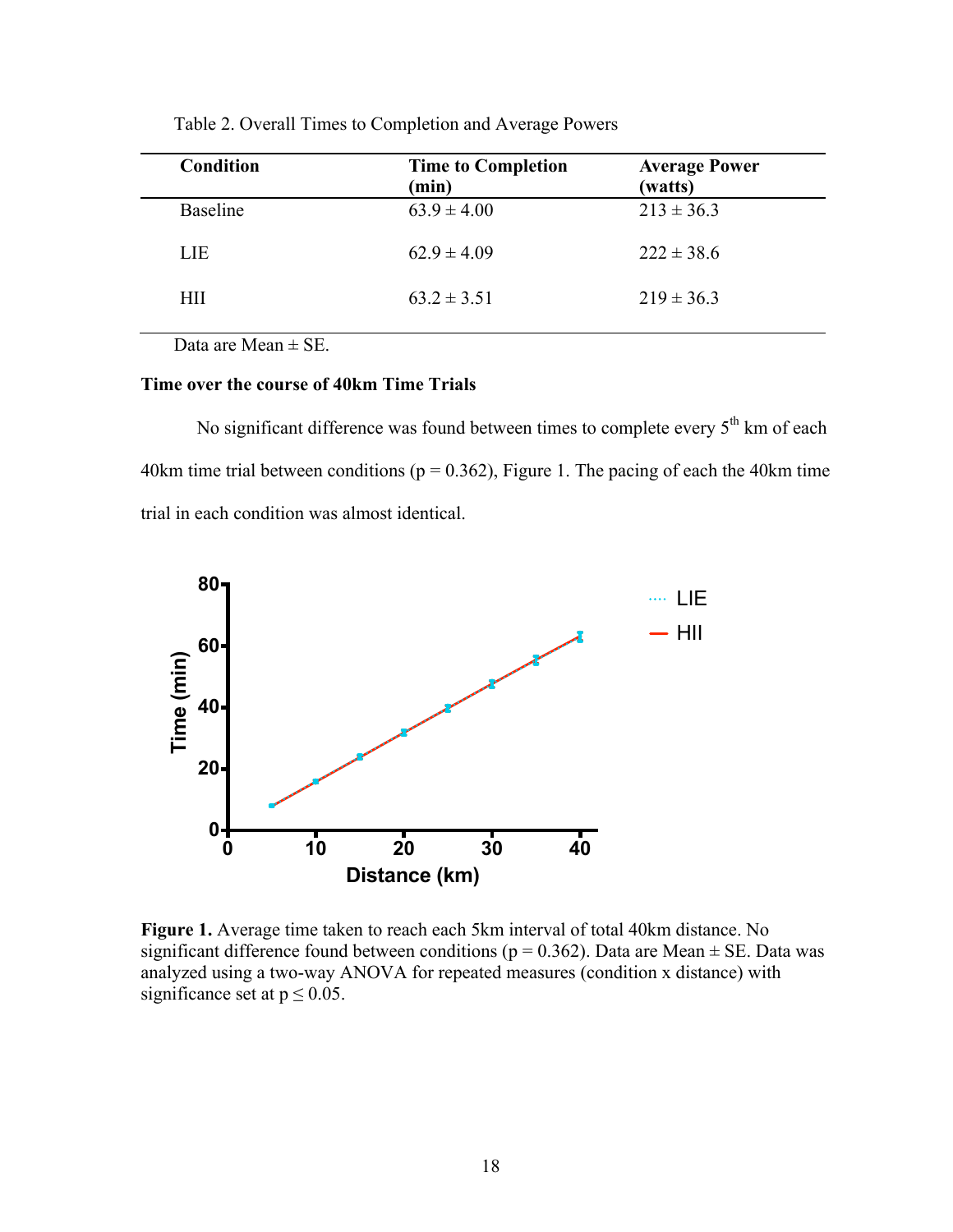# **VO2 over the course of 40km Time Trials**

No significant difference in VO<sub>2</sub> values was measured across the distance of the time trial, sampled every  $5^{th}$  km (p = 0.775), between conditions, Figure 2.



**Figure 2.** Average VO<sub>2</sub> at each 5km interval of total 40km distance. No significant difference was measured between conditions ( $p = 0.775$ ). Data are Mean  $\pm$  SE. Data was analyzed using a two-way ANOVA for repeated measures (condition x distance) with significance set at  $p \le 0.05$ .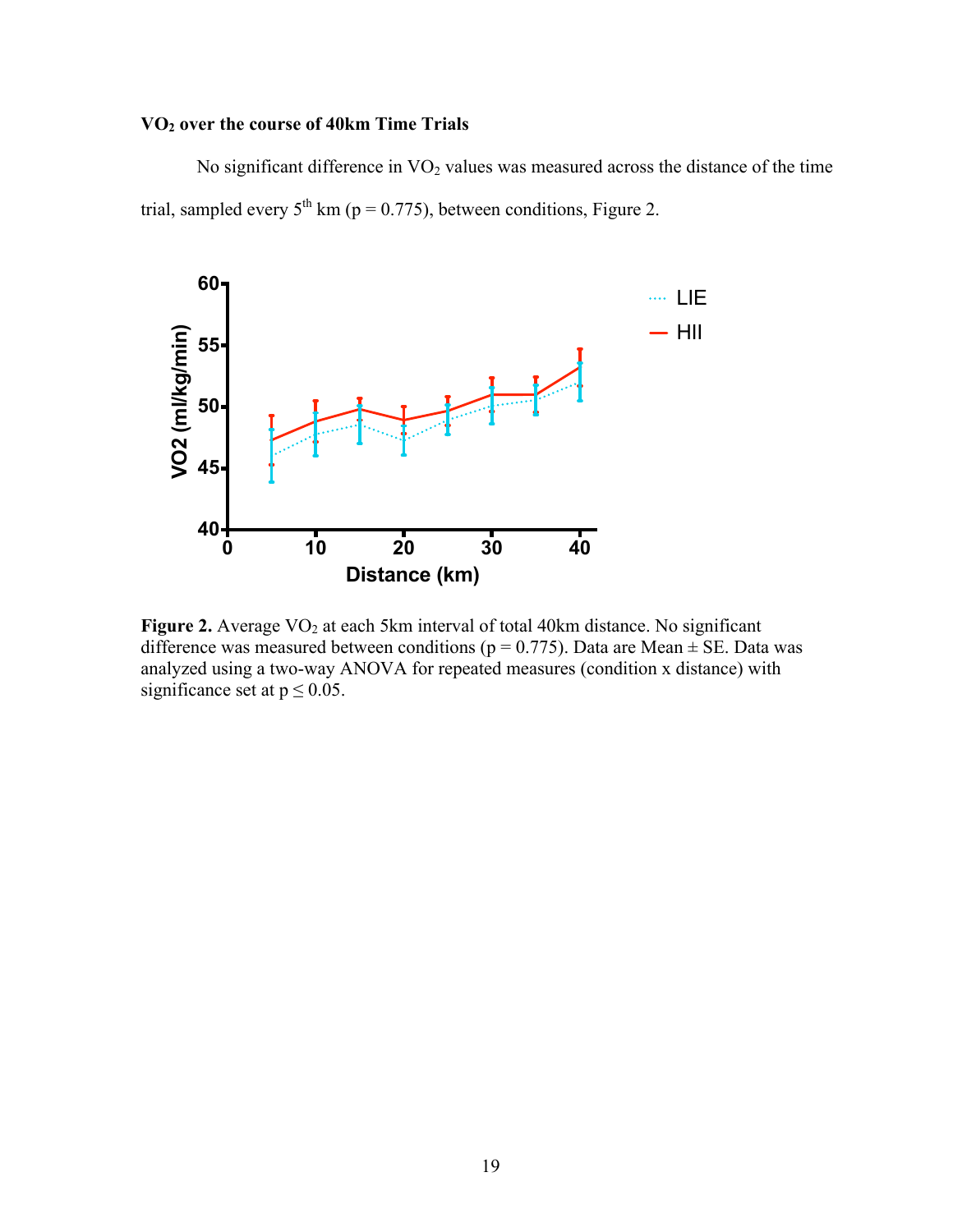# **RER over the course of 40km Time Trials**

There was no significant difference between RER values at every  $5<sup>th</sup>$  km between conditions for each time trial ( $p = 0.281$ ), Figure 3.



**Figure 3.** Average RER at each 5km interval of total 40km distance. No significant difference found between conditions ( $p = 0.281$ ). Data are Mean  $\pm$  SE. Data was analyzed using a two-way ANOVA for repeated measures (condition x distance) with significance set at  $p \leq 0.05$ .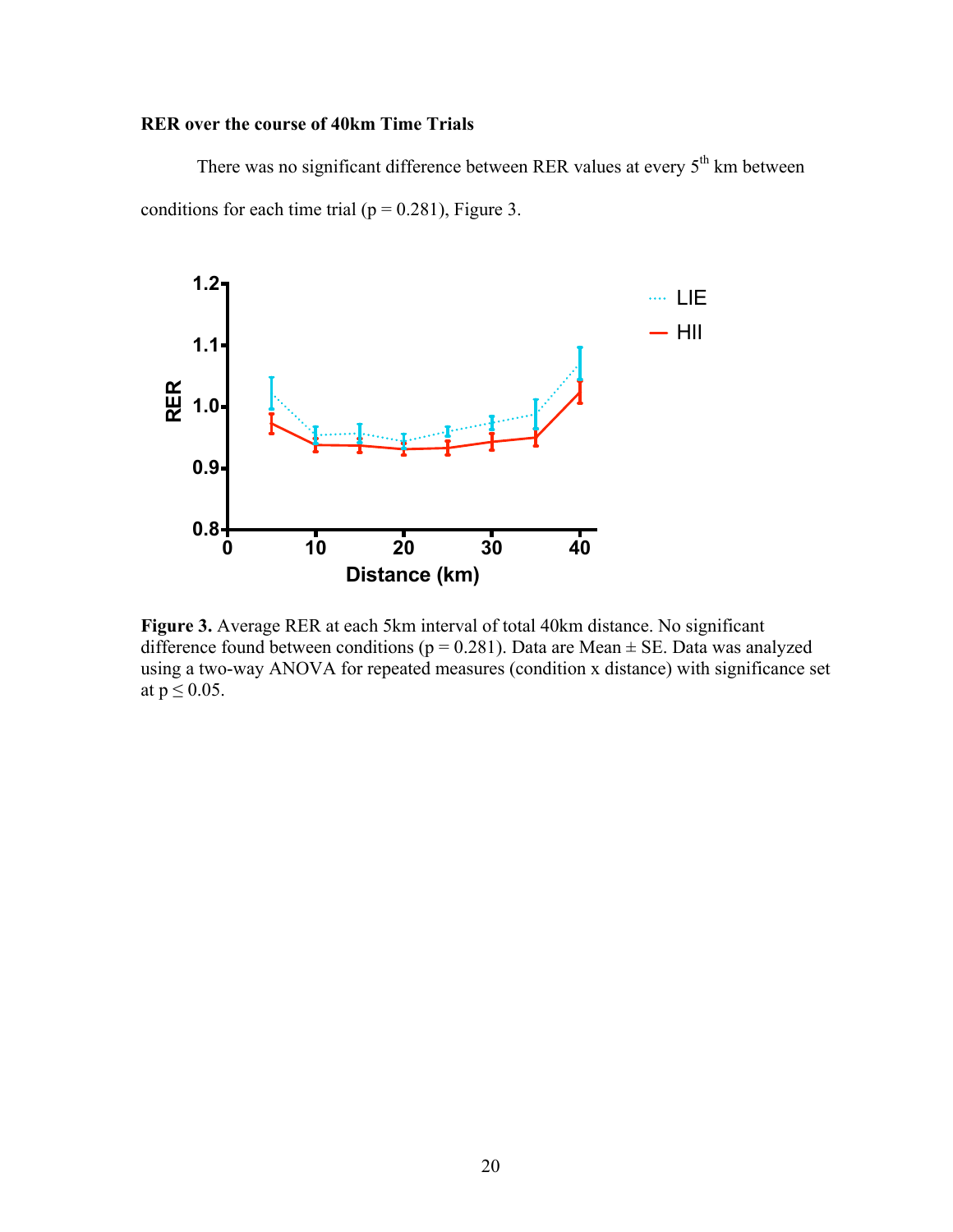# **RPE over the course of 40km Time Trials**

There was no significant difference between RPE at every  $5<sup>th</sup>$  km between conditions for each time trial ( $p = 0.508$ ), Figure 4.



**Figure 4.** Average RPE at each 5km interval of total 40km distance. No significant difference found between conditions ( $p = 0.508$ ). Data are Mean  $\pm$  SE. Data was analyzed using a two-way ANOVA for repeated measures (condition x distance) with significance set at  $p \leq 0.05$ .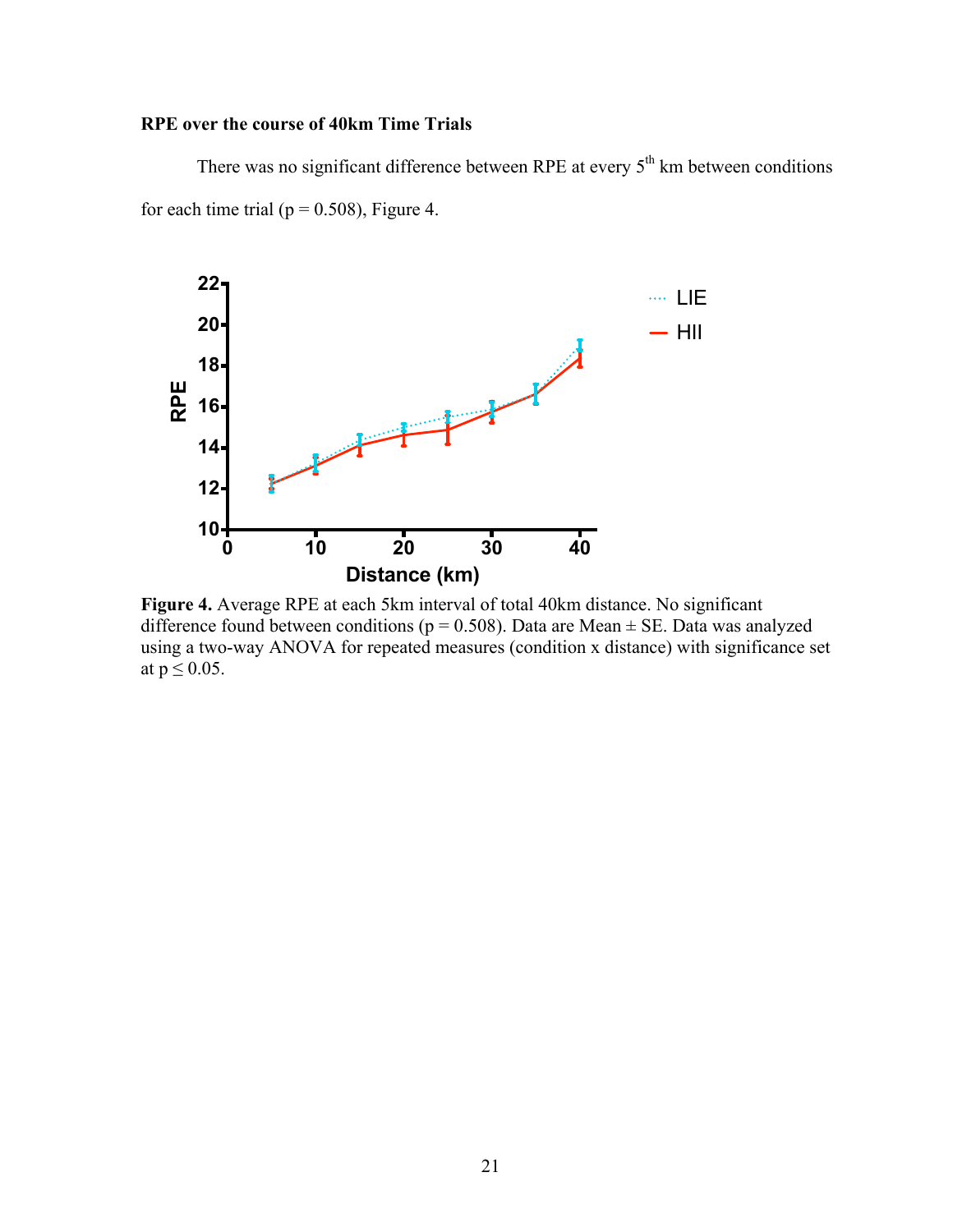#### **Chapter 5: Discussion**

The hypothesis that an opener workout (HII) would decrease time trial time to completion and increase average power output over the duration of a 40km time trial in trained cyclists as compared to a time trial completed without a previous opener workout but with an easy spin (LIE) was rejected. Time to completion did not differ between conditions. This is in opposition to the practical experience of most cyclists and coaches. While a simulated flat 40km time trial is certainly different than stochastic race conditions one would still expect any efficacy of opener workouts to carry over to such a test. Additionally, it would be expected that cyclists would generally follow a similar structure of training and completion of HII even for a time trial. Average power, as expected given the time to completion, data did not differ between conditions. Once again, this is in contrast to current training and racing practice and in the cycling training literature (1,14,10).

In addition to total time to completion, the time to reach every  $5<sup>th</sup>$  km of the 40km time trials with HII or with LIE was measured. The time to reach the standardized distant points did not differ between conditions. Once again, this is in contrast to current practice (1). While HII are more commonly completed for stochastic-natured races, they may occasionally be completed for time trials and one would expect HII to benefit the pacing strategy of the subjects. This was not the case in the present study; pacing did not differ between conditions.

Due to the nature of the testing, actual  $VO<sub>2</sub>$  primary amplitude and the slow component of  $\text{VO}_2$  could not be measured from these tests as in other studies looking at  $\text{VO}_2$ kinetics. Testing these require comparison of  $VO<sub>2</sub>$  response at a fixed workload (6). Completion of such a period at a fixed workload was not possible as the 40km time trials had to be completed in a self-paced, as quick as possible manner. Instead of  $VO<sub>2</sub>$  primary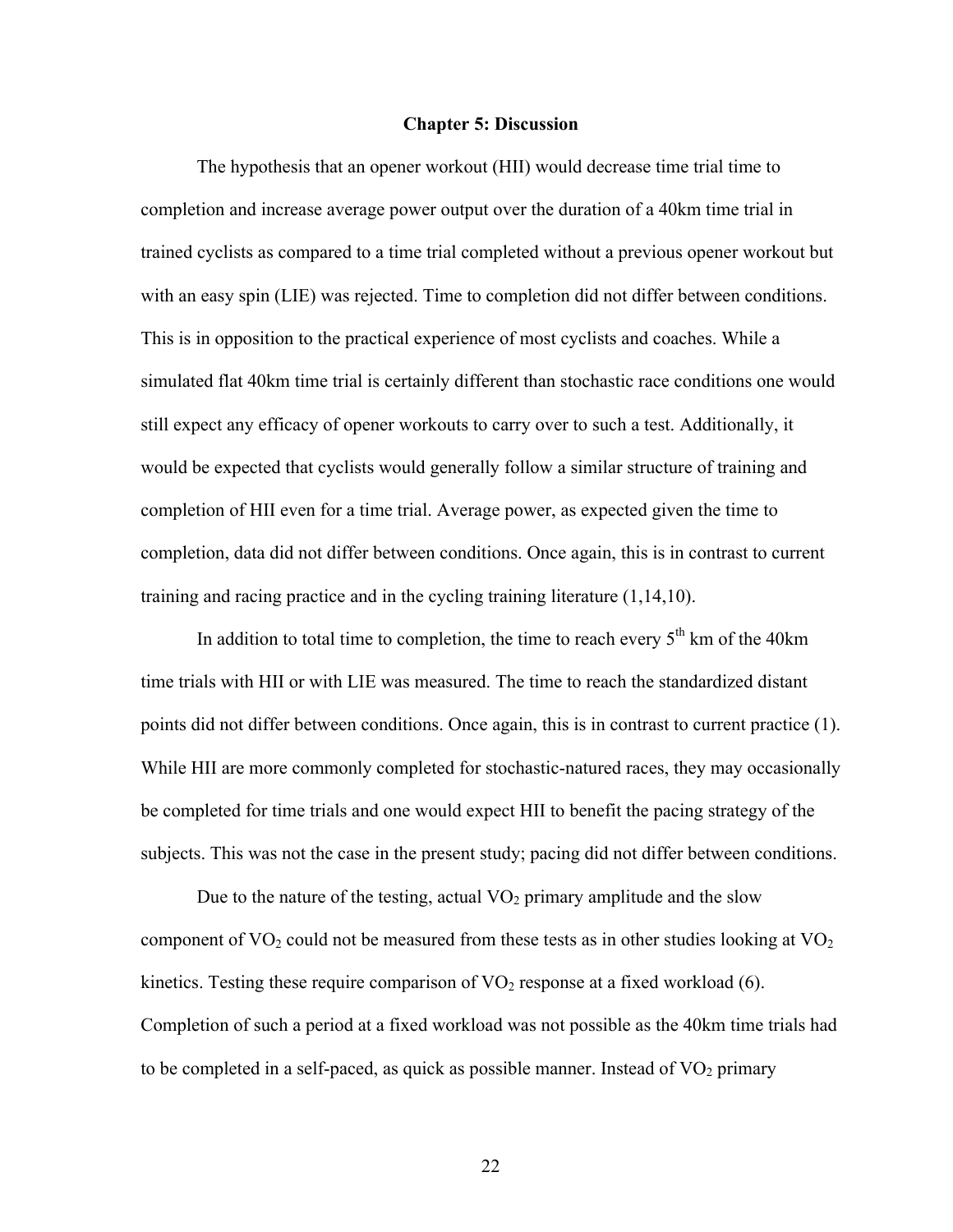amplitude and slow component the trend of the  $VO<sub>2</sub>$  response over the duration of the 40km time trial was measured (6). The  $VO<sub>2</sub>$  response over the duration of the 40km time trials did not differ between trials. The data suggest that a lasting effect on  $VO<sub>2</sub>$  kinetics from the HII session 12-24 hours in advance did not occur under these testing conditions. In this study design, the work rate is not controlled in order to allow an "all-out" time trial by the subjects. In a controlled work-rate time trial HII may alter  $VO<sub>2</sub>$  kinetics.

RER did not differ between conditions over the course of the 40km time trials. This result is a reflection of pacing, total time, and power. RER was measured to indirectly determine if the opener workout had any effect on the utilization of fat or carbohydrate as a fuel source during each time trial. It is possible that HII would cause an enhanced storage of glycogen however it was not possible to measure this during this study (5). Upregulation of glycogen synthesis prior to a race situation could benefit racers in longer road race and stage race situations (4,9). Further studies should seek to measure muscle glycogen changes via muscle biopsy. Additionally, further studies might seek to test performance at over 90min as this seems to be the level at which higher levels of stored glycogen would benefit racing (4,9,12). It is possible that HII may not enhance actual performance in shorter trials, or alter substrate utilization, but instead cause a benefit through the ability to go hard longer, or later into a race due to extra glycogen storage.

Interestingly, the RPE response did not differ between trials. This was unexpected. The prior expectation that the psychologically influential nature of the subjects knowing the condition they were currently 'racing' under would have biased their reporting, specifically. It would be expected that racing cyclists would have reported a lower RPE after HII. This is not only because of almost universal usage and anecdotal evidence of the efficacy of HII to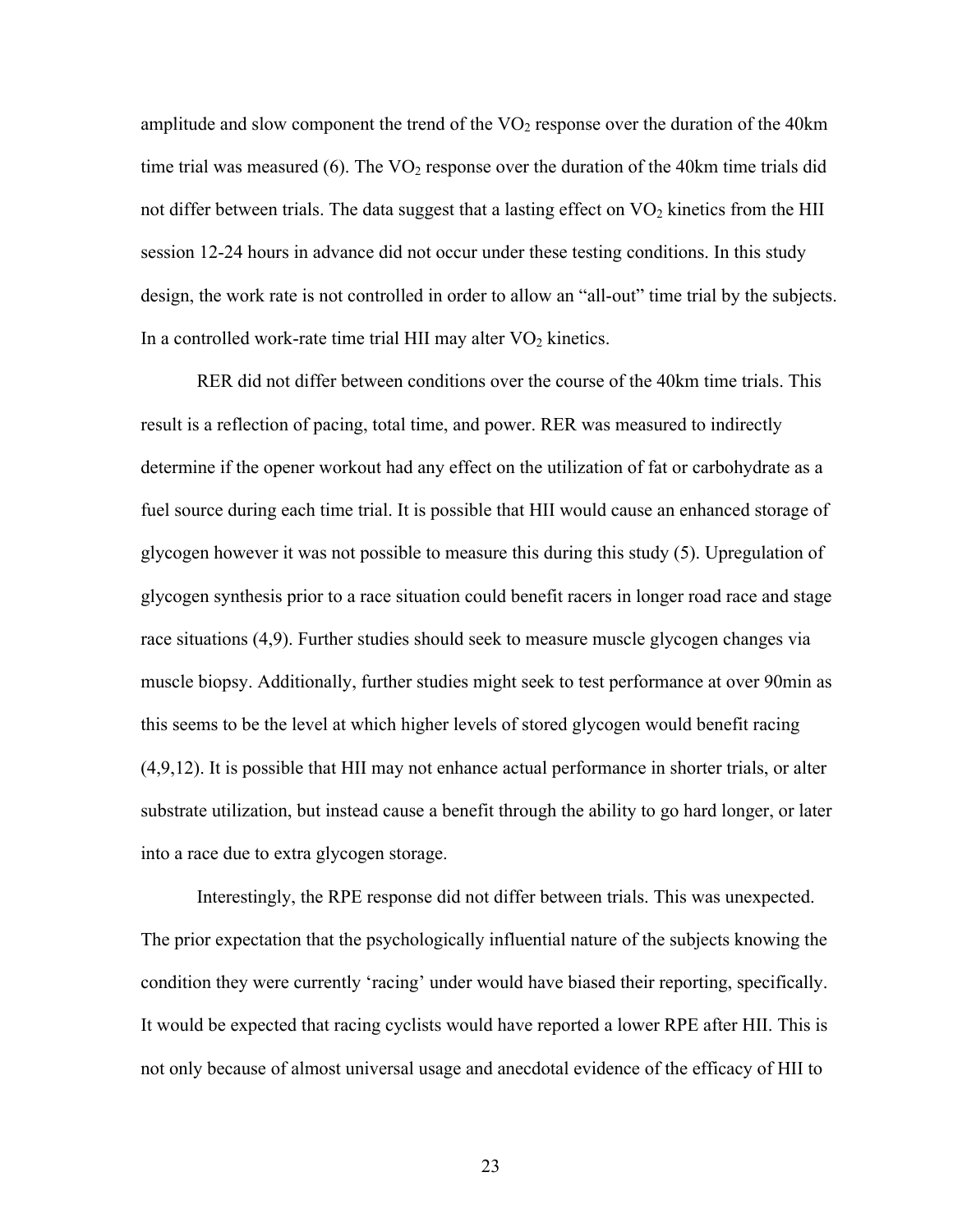increase cycling performance, but also due to having been described as causing the cyclist's legs to become more supple and responsive during racing (1).

Overall, this study was underpowered with a power value of 0.05 (calculated using G\*Power and significance was not found for any values (10). Future studies of similar design should seek to not only recruit more subjects but also potentially slightly alter the study design. While 40km time trials are the gold standard for in-lab performance testing, a stochastic race simulation that lasts 90min or more may be more appropriate to detect differences in performance despite the tradition of openers being utilized by short-distance (criterium/cyclocross) and long-distance (road) racers alike. There is evidence that during a longer taper (7d) resting as opposed to doing low-intensity or high-intensity workouts in fact decreases performance. (20). However, a rest-only condition should have been included in addition to the HII and LIE conditions in this study. Future studies should also include a moderate-intensity warm-up 6-minutes prior to each trial at a standardized power to allow for comparisons in effect on  $VO<sub>2</sub>$  kinetics and particularly the slow component of  $VO<sub>2</sub>$  (8). Unfortunately, direct measure of muscle glycogen was not measured in this study; rather carbohydrate utilization was inferred from RER. Although RER is a measure of overall carbohydrate utilization it is not a direct measure of muscle glycogen utilization. Future studies should directly measure muscle glycogen in muscle biopsies pre- and post-HII and LIE and pre- and post- each 40km time trial to measure glycogen storage and use. The lack of psychological influence on RPE in this study was of note. Future studies should employ psychological questionnaires to determine any effect of the opener workout on this aspect of training and racing.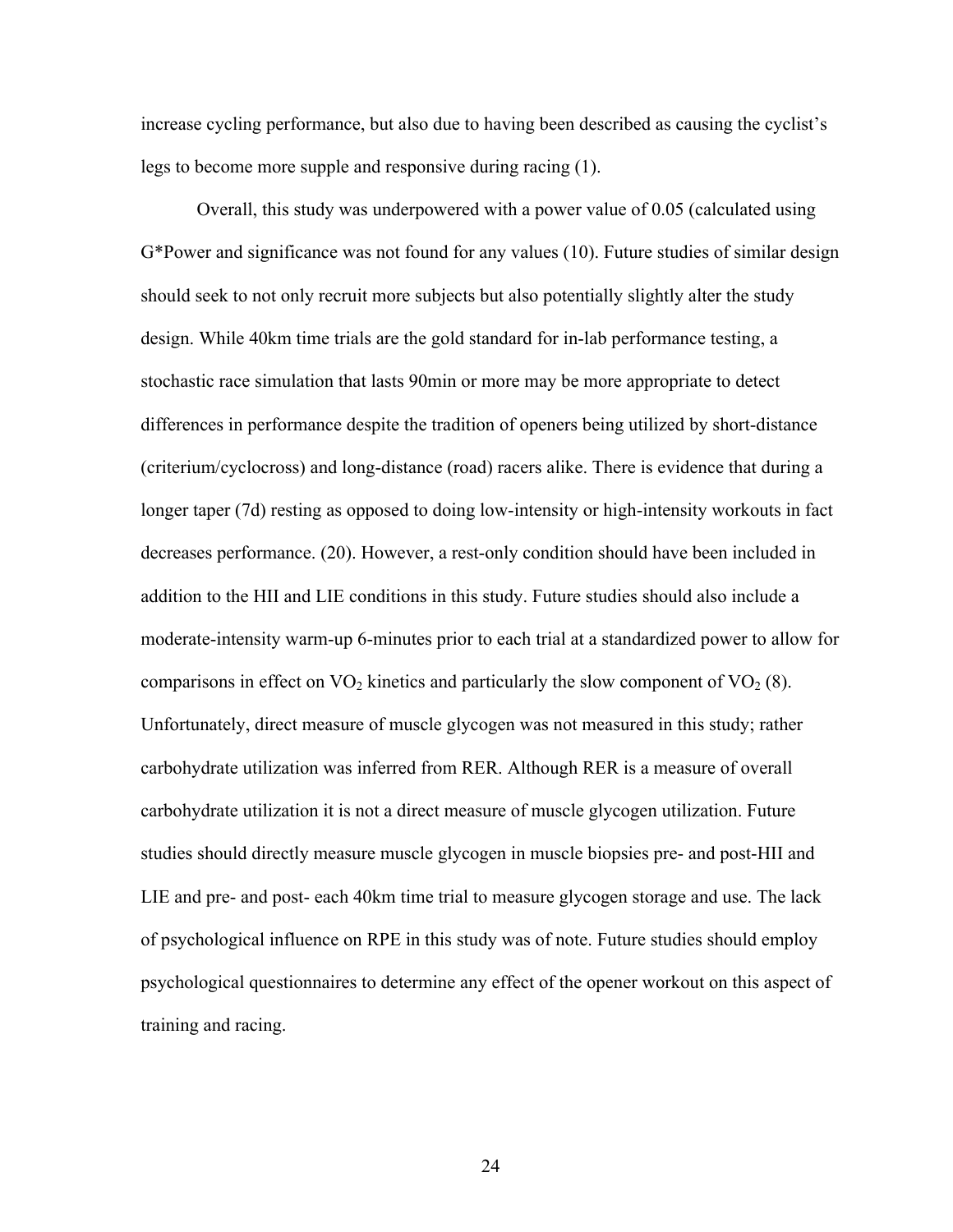# **Conclusions**

This is the first study to examine the effect of an acute bout of HII and resultant exercise performance. The data presented here provide interesting insight into current training practices. Despite previous reports that high-intensity low-volume taper paradigms improve performance over a low-intensity taper, exercise performance, average power, VO<sub>2</sub>, RER, and RPE did not differ in trained cyclists during 40km time trials completed 24hr after HII and LIE sessions.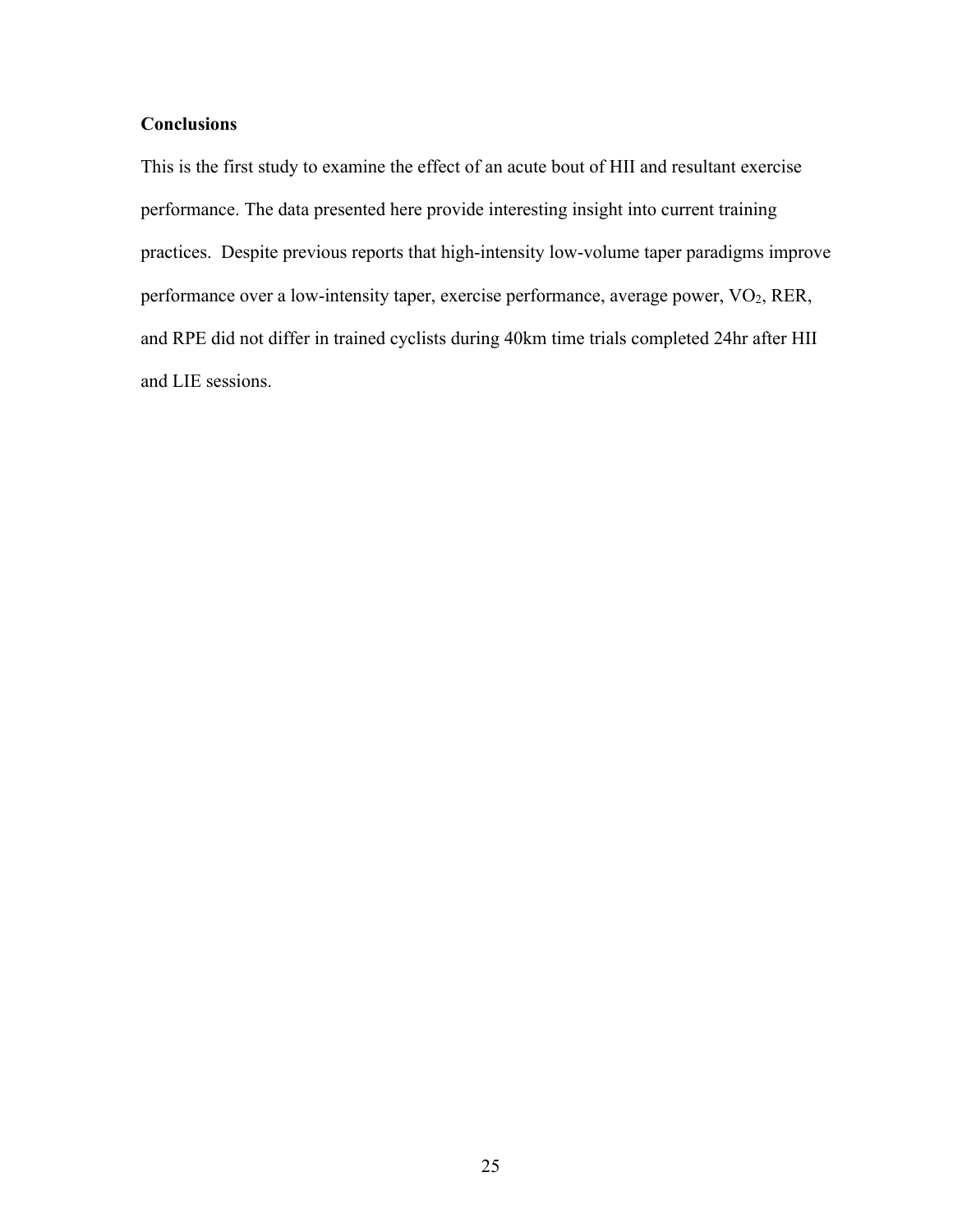### **References**

- 1. Allen H, Coggan A. *Training and Racing With a Power Meter*. 2 ed. Boulder, CO.: VeloPress; 2010.
- 2. Bailey SJ, Vanhatalo A, Black MI, DiMenna FJ, Jones AM. Effects of Priming and Pacing Strategy on VO2 Kinetics and Cycling Performance. *International journal of sports physiology and performance*. 2015.
- 3. Bailey SJ, Vanhatalo A, Wilkerson DP, DiMenna FJ, Jones AM. Optimizing the "priming" effect: influence of prior exercise intensity and recovery duration on O2 uptake kinetics and severe-intensity exercise tolerance. *Journal of Applied Physiology*. 2009;107(6):1743-56.
- 4. Bergstrom J, Hermansen L, Hultman E, Saltin B. Diet, muscle glycogen and physical performance. *Acta physiologica Scandinavica*. 1967;71(2):140-50.
- 5. Bergstrom J, Hultman E. Muscle glycogen synthesis after exercise: an enhancing factor localized to the muscle cells in man. *Nature*. 1966;210(5033):309-10.
- 6. Burnley M, Davison G, Baker JR. Effects of Priming Exercise on VO2 Kinetics and the Power-Duration Relationship. *Medicine & Science in Sports & Exercise*. 2011;43(11):2171-9.
- 7. Burnley M, Doust JH, Jones AM. Effects of Prior Warm-up Regime on Severe-Intensity Cycling Performance. *Medicine & Science in Sports & Exercise*. 2005;37(5):838-45.
- 8. Christensen PM, Bangsbo J. Warm-Up Strategy and High-Intensity Endurance Performance in Trained Cyclists. *International Journal of Sports Physiology & Performance*. 2015;10(3):353-60.
- 9. Coyle EF, Coggan AR, Hemmert MK, Ivy JL. Muscle Glycogen utilization during prolonged strenuous exercise when fed carbohydrate. *Journal of Applied Physiology*. 1986;61(1):165-72.
- 10. Faul F, Erdfelder E, Buchner A, & Lang A-G.. Statistical power analyses using G\*Power 3.1: Tests for correlation and regression analyses. *Behavior Research Methods*. 2009;41, 1149-1160.
- 11. Friel J. *The Cyclist's Training Bible*. 4 ed. Boulder, CO.: VeloPress; 2009, 330 p.
- 12. Goodyear LJ, Hirshman MF, Horton ES. Exercise-induced translocation of skeletal muscle glucose transporters. *Am. J. Physiol.* 1991;261(6):E795-E9.
- 13. Hawley JA, Schabort EJ, Noakes TD, Dennis SC. Carbohydrate-loading and exercise performance - An update. *Sports Medicine*. 1997;24(2):73-81.
- 14. Hopkins WG, Hawley JA, Burke LM. Design and analysis of research on sport performance enhancement. *Med. Sci. Sports Exerc.* 1999;31(3):472-85.
- 15. Morris D. *Performance Cycling*. Camden, ME: Ragged Mountain Press; 2003.
- 16. Nieman DC, Shanely RA, Zwetsloot KA, Meaney MP, Farris GE. Ultrasonic assessment of exercise-induced change in skeletal muscle glycogen content. *BMC sports science, medicine and rehabilitation*. 2015;7:9.
- 17. Pascoe DD, Gladden LB. Muscle glycogen resynthesis after short term, high intensity exercise and resistance exercise. *Sports Medicine*. 1996;21(2):98-118.
- 18. Rauch HGL, Gibson AS, Lambert EV, Noakes TD. A signalling role for muscle glycogen in the regulation of pace during prolonged exercise. *Br. J. Sports Med.* 2005;39(1):34-8.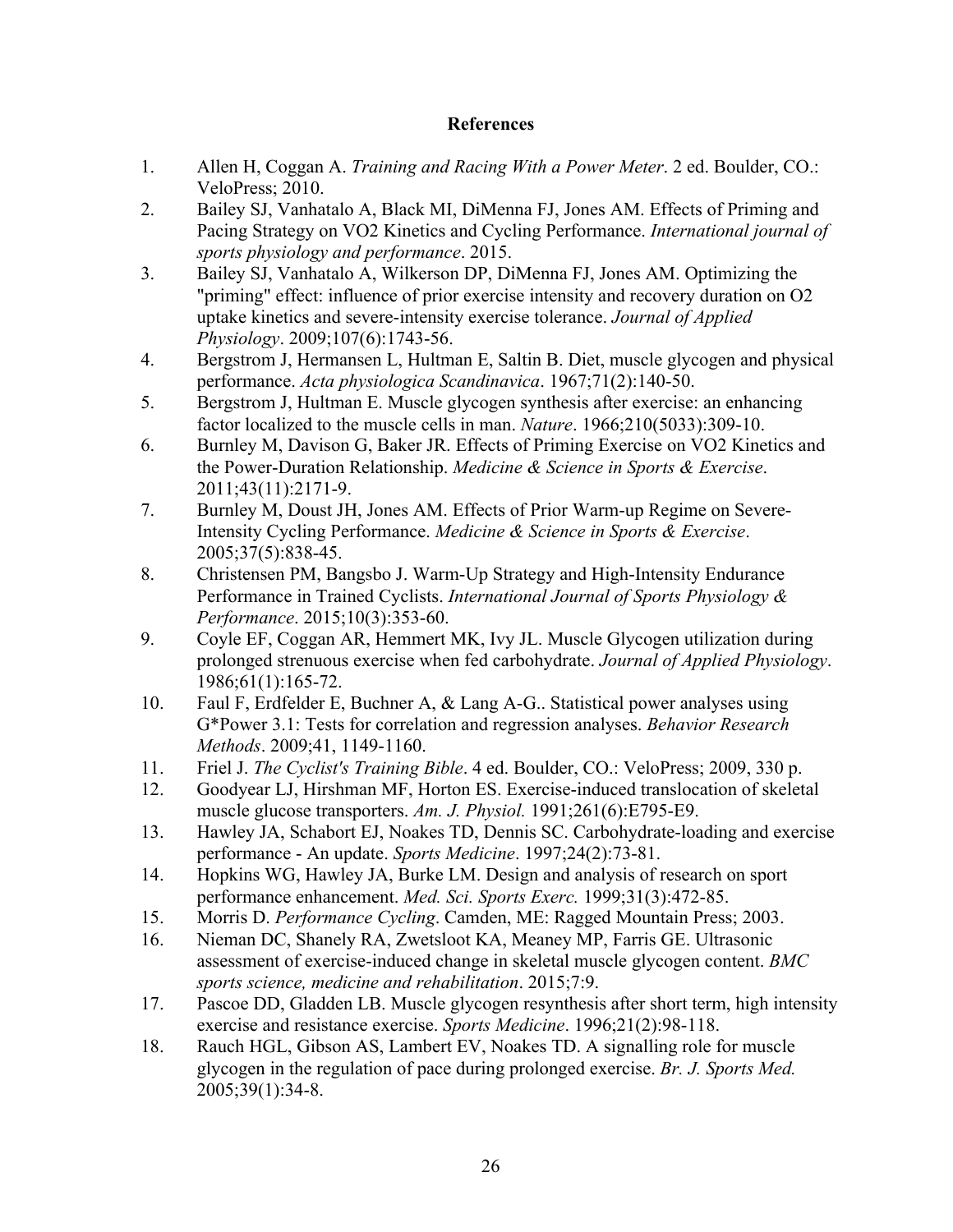- 19. Romijn JA, Coyle EF, Sidossis LS et al. Regulation of endogenous fat and carbohydrate metabolism in relation to exercise intensity and duration. *Am. J. Physiol.* 1993;265(3):E380-E91.
- 20. Shepley B, MacDougall JD, Cipriano N, Sutton JR, Tarnopolsky MA, Coates G., Physiological effects of tapering in highly trained athletes. *Journal of Applied Physiology.* 1992; 72(2): 706-11.
- 21. Thomas L, Mujika I, Busso T. Computer simulations assessing the potential performance benefit of a final increase in training during pre-event taper. *J. Strength Cond. Res.* 2009;23(6):1729-36.
- 22. Trinity JD, Pahnke MD, Sterke JA, Coyle EF. Maximal power and performance during a swim taper. *International Journal of Sports Medicine*. 2008;29(6):500-6.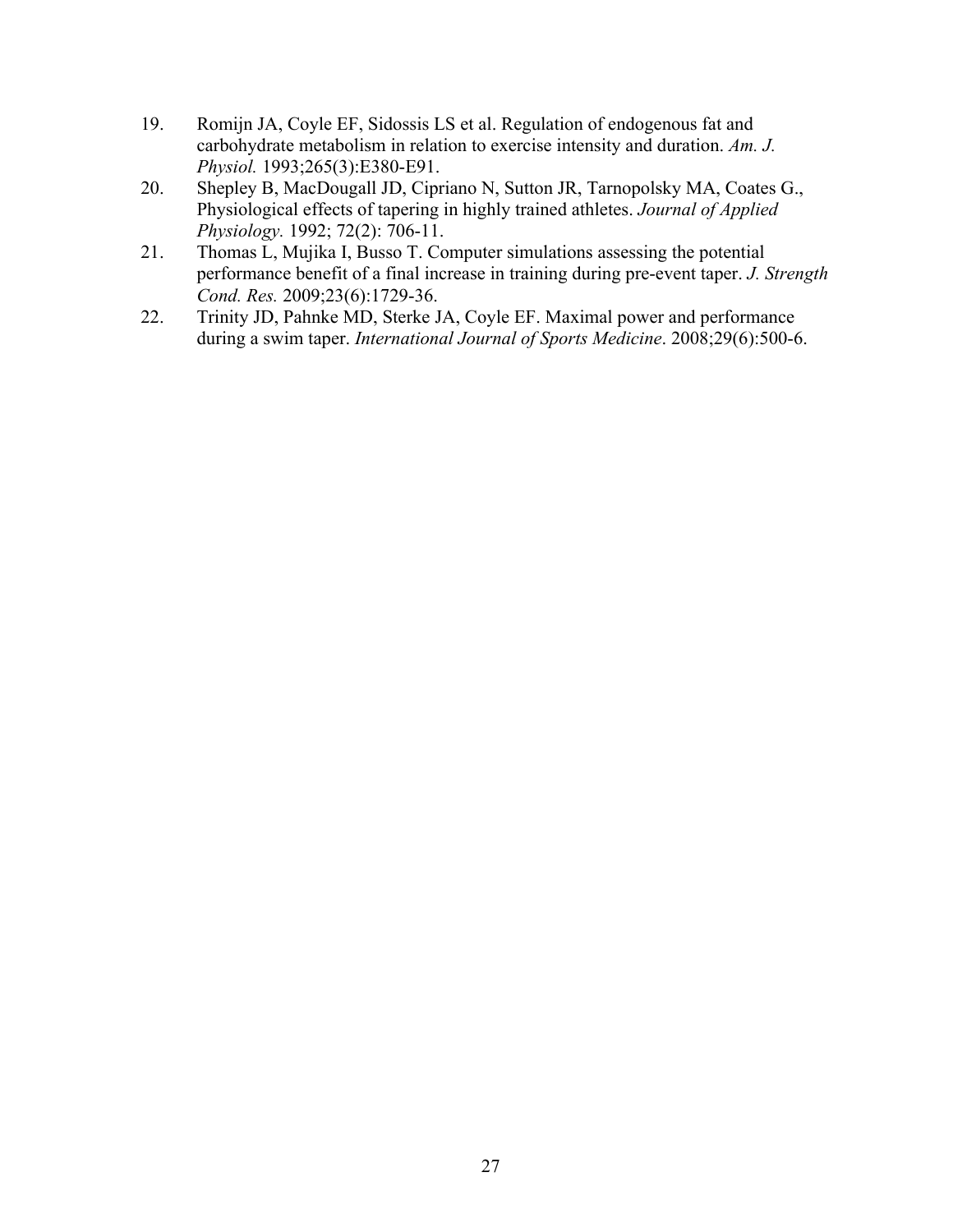### **Appendix A: Pre-Participation Screening**

### **Pre-Participation Screening: Performance Changes Due to High Intensity "Opener" Workout 24 Hours Prior to Race Simulation**

**Please fill out the following fields or provide answers to questions:**

**Birth date:\_\_\_\_\_\_\_\_\_\_\_\_\_\_\_\_\_\_\_\_\_\_\_\_\_\_**

**How long have you been training on a bicycle?**

**How long have you been racing bicycles?**

**Approximately, how many days per week do you ride a bicycle?**

**Approximately, how many hours per week, total, do you ride a bicycle?**

**Have you had a period of more than 4 weeks off the bike in the past 6 months?**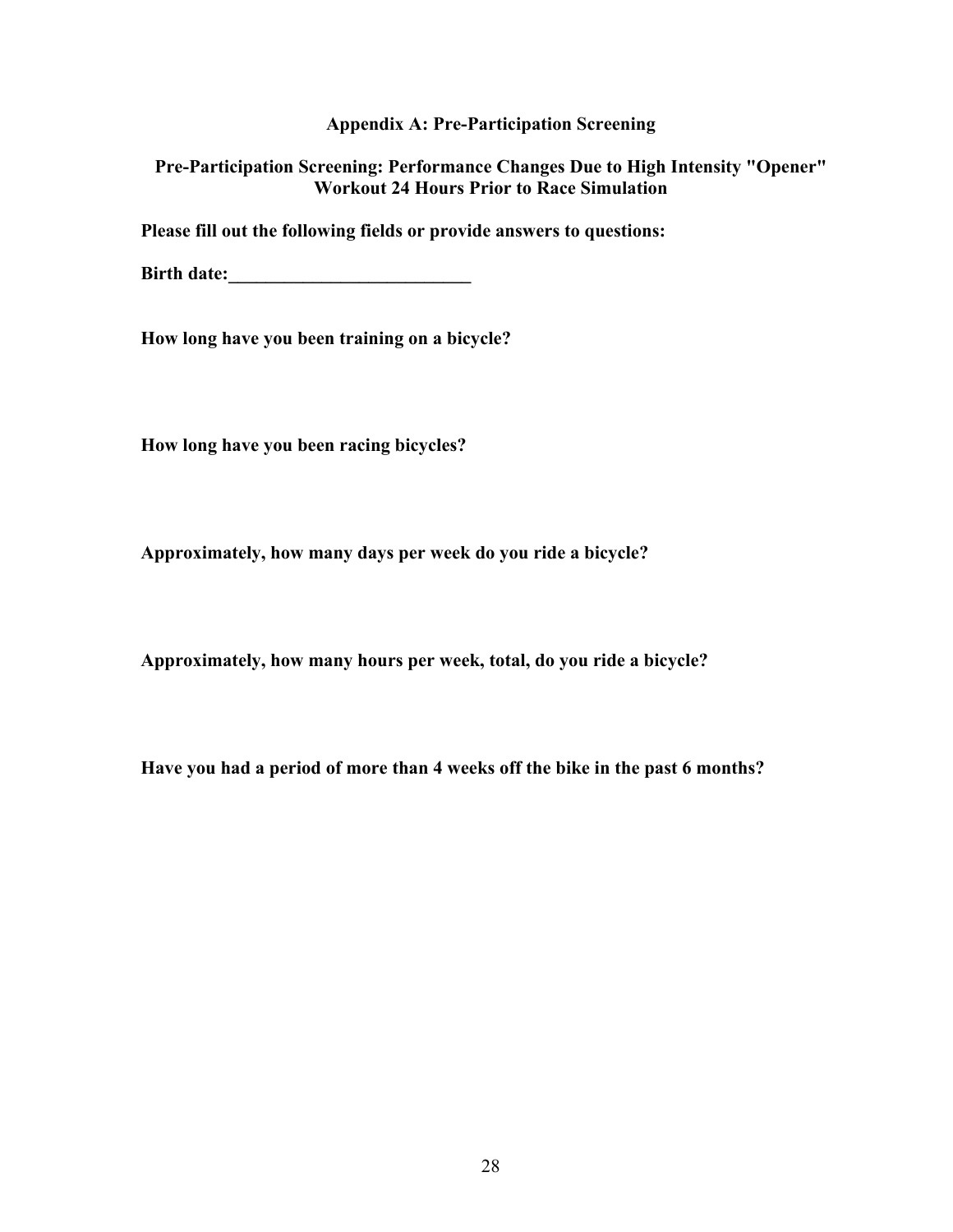# **Appendix B: Example of SPSS Syntax for Two-Way ANOVA of VO2**

# **GET**

FILE='/Users/alangarvick/Desktop/Thesis (8:29:16)/twowayanovavo2.sav'. DATASET NAME DataSet2 WINDOW=FRONT. GLM E5 E10 E15 E20 E25 E30 E35 E40 O5 O10 O15 O20 O25 O30 O35 O40 /WSFACTOR=openerveasy 2 Polynomial VO2 8 Polynomial /METHOD=SSTYPE(3) /SAVE=SRESID /PLOT=PROFILE(VO2\*openerveasy) TYPE=LINE ERRORBAR=NO MEANR EFERENCE=NO YAXIS=AUTO /EMMEANS=TABLES(openerveasy) COMPARE ADJ(BONFERRONI) /EMMEANS=TABLES(VO2) COMPARE ADJ(BONFERRONI) /EMMEANS=TABLES(openerveasy\*VO2) /PRINT=DESCRIPTIVE ETASQ /CRITERIA=ALPHA(.05) /WSDESIGN=openerveasy VO2 openerveasy\*VO2.